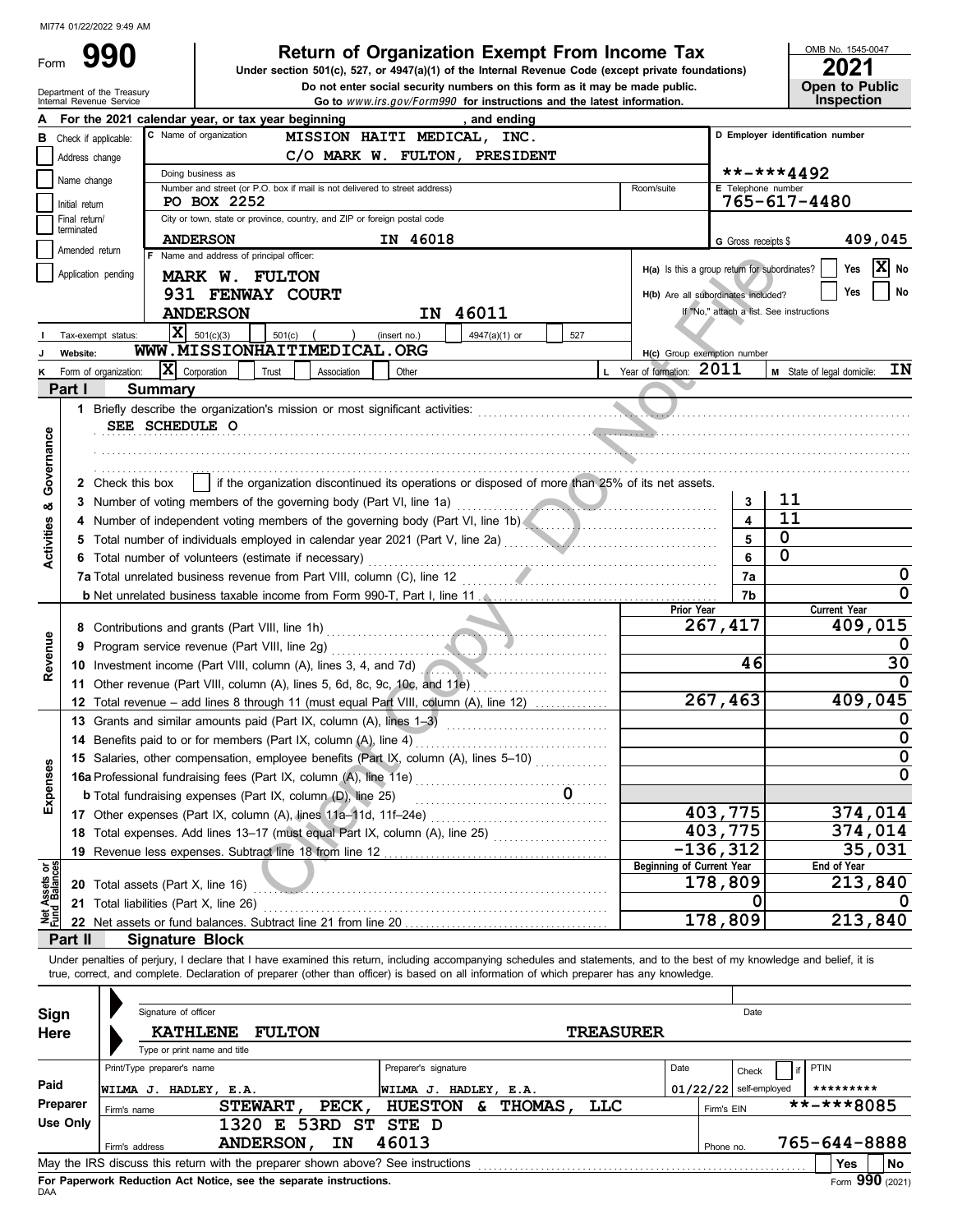|              |              |                                   |                |                                                     | Form 990 (2021) MISSION HAITI MEDICAL,                                      | INC.                            | **-***4492                                                                                                                     |               | Page 2                   |
|--------------|--------------|-----------------------------------|----------------|-----------------------------------------------------|-----------------------------------------------------------------------------|---------------------------------|--------------------------------------------------------------------------------------------------------------------------------|---------------|--------------------------|
|              | Part III     |                                   |                |                                                     | <b>Statement of Program Service Accomplishments</b>                         |                                 |                                                                                                                                |               |                          |
|              |              |                                   |                |                                                     |                                                                             |                                 |                                                                                                                                |               | $\vert x \vert$          |
|              |              |                                   |                | 1 Briefly describe the organization's mission:      |                                                                             |                                 |                                                                                                                                |               |                          |
|              |              | SEE SCHEDULE O                    |                |                                                     |                                                                             |                                 |                                                                                                                                |               |                          |
|              |              |                                   |                |                                                     |                                                                             |                                 |                                                                                                                                |               |                          |
|              |              |                                   |                |                                                     |                                                                             |                                 |                                                                                                                                |               |                          |
| $\mathbf{2}$ |              |                                   |                |                                                     |                                                                             |                                 | Did the organization undertake any significant program services during the year which were not listed on the                   |               |                          |
|              |              | prior Form 990 or 990-EZ?         |                |                                                     |                                                                             |                                 |                                                                                                                                |               | Yes $ X $ No             |
|              |              |                                   |                |                                                     | If "Yes," describe these new services on Schedule O.                        |                                 |                                                                                                                                |               |                          |
| 3            |              |                                   |                |                                                     |                                                                             |                                 | Did the organization cease conducting, or make significant changes in how it conducts, any program                             |               |                          |
|              | services?    |                                   |                |                                                     |                                                                             |                                 |                                                                                                                                |               | $\overline{X}$ No<br>Yes |
|              |              |                                   |                | If "Yes," describe these changes on Schedule O.     |                                                                             |                                 |                                                                                                                                |               |                          |
| 4            |              |                                   |                |                                                     |                                                                             |                                 | Describe the organization's program service accomplishments for each of its three largest program services, as measured by     |               |                          |
|              |              |                                   |                |                                                     | the total expenses, and revenue, if any, for each program service reported. |                                 | expenses. Section 501(c)(3) and 501(c)(4) organizations are required to report the amount of grants and allocations to others, |               |                          |
|              |              |                                   |                |                                                     |                                                                             |                                 |                                                                                                                                |               |                          |
|              | 4a (Code:    |                                   | ) (Expenses \$ |                                                     |                                                                             | 374, 014 including grants of \$ |                                                                                                                                | (Revenue \$   |                          |
|              |              |                                   |                |                                                     |                                                                             |                                 | TO PROVIDE MEDICAL CARE, FOOD, CLOTHING AND THE GENERAL WELFARE FOR THE                                                        |               |                          |
|              |              | PEOPLE OF HAITI.                  |                |                                                     |                                                                             |                                 |                                                                                                                                |               |                          |
|              |              |                                   |                |                                                     |                                                                             |                                 |                                                                                                                                |               |                          |
|              |              |                                   |                |                                                     |                                                                             |                                 |                                                                                                                                |               |                          |
|              |              |                                   |                |                                                     |                                                                             |                                 |                                                                                                                                |               |                          |
|              |              |                                   |                |                                                     |                                                                             |                                 |                                                                                                                                |               |                          |
|              |              |                                   |                |                                                     |                                                                             |                                 |                                                                                                                                |               |                          |
|              |              |                                   |                |                                                     |                                                                             |                                 |                                                                                                                                |               |                          |
|              |              |                                   |                |                                                     |                                                                             |                                 |                                                                                                                                |               |                          |
|              |              |                                   |                |                                                     |                                                                             |                                 |                                                                                                                                |               |                          |
|              |              |                                   |                |                                                     |                                                                             |                                 |                                                                                                                                |               |                          |
|              | 4b (Code:    |                                   |                |                                                     |                                                                             |                                 | including grants of \$ [1, 1, 2001, 2003, 2004, 2004, 2006, 2006, 2006, 2006, 2006, 2007, 2006, 2007, 2006, 200                |               |                          |
|              | N/A          |                                   |                |                                                     |                                                                             |                                 |                                                                                                                                |               |                          |
|              |              |                                   |                |                                                     |                                                                             |                                 |                                                                                                                                |               |                          |
|              |              |                                   |                |                                                     |                                                                             |                                 |                                                                                                                                |               |                          |
|              |              |                                   |                |                                                     |                                                                             |                                 |                                                                                                                                |               |                          |
|              |              |                                   |                |                                                     |                                                                             |                                 |                                                                                                                                |               |                          |
|              |              |                                   |                |                                                     |                                                                             |                                 |                                                                                                                                |               |                          |
|              |              |                                   |                |                                                     |                                                                             |                                 |                                                                                                                                |               |                          |
|              |              |                                   |                |                                                     |                                                                             |                                 |                                                                                                                                |               |                          |
|              |              |                                   |                |                                                     |                                                                             |                                 |                                                                                                                                |               |                          |
|              |              |                                   |                |                                                     |                                                                             |                                 |                                                                                                                                |               |                          |
|              |              |                                   |                |                                                     |                                                                             |                                 |                                                                                                                                |               |                          |
|              |              |                                   |                |                                                     |                                                                             |                                 |                                                                                                                                |               |                          |
|              | 4c (Code:    |                                   | ) (Expenses \$ |                                                     |                                                                             | including grants of \$          |                                                                                                                                | ) (Revenue \$ |                          |
|              | N/A          |                                   |                |                                                     |                                                                             |                                 |                                                                                                                                |               |                          |
|              |              |                                   |                |                                                     |                                                                             |                                 |                                                                                                                                |               |                          |
|              |              |                                   |                |                                                     |                                                                             |                                 |                                                                                                                                |               |                          |
|              |              |                                   |                |                                                     |                                                                             |                                 |                                                                                                                                |               |                          |
|              |              |                                   |                |                                                     |                                                                             |                                 |                                                                                                                                |               |                          |
|              |              |                                   |                |                                                     |                                                                             |                                 |                                                                                                                                |               |                          |
|              |              |                                   |                |                                                     |                                                                             |                                 |                                                                                                                                |               |                          |
|              |              |                                   |                |                                                     |                                                                             |                                 |                                                                                                                                |               |                          |
|              |              |                                   |                |                                                     |                                                                             |                                 |                                                                                                                                |               |                          |
|              |              |                                   |                |                                                     |                                                                             |                                 |                                                                                                                                |               |                          |
|              |              |                                   |                |                                                     |                                                                             |                                 |                                                                                                                                |               |                          |
|              |              |                                   |                | 4d Other program services (Describe on Schedule O.) |                                                                             |                                 |                                                                                                                                |               |                          |
|              | (Expenses \$ |                                   |                |                                                     | including grants of \$                                                      |                                 | (Revenue \$                                                                                                                    |               |                          |
|              |              | 4e Total program service expenses |                |                                                     |                                                                             | 374,014                         |                                                                                                                                |               |                          |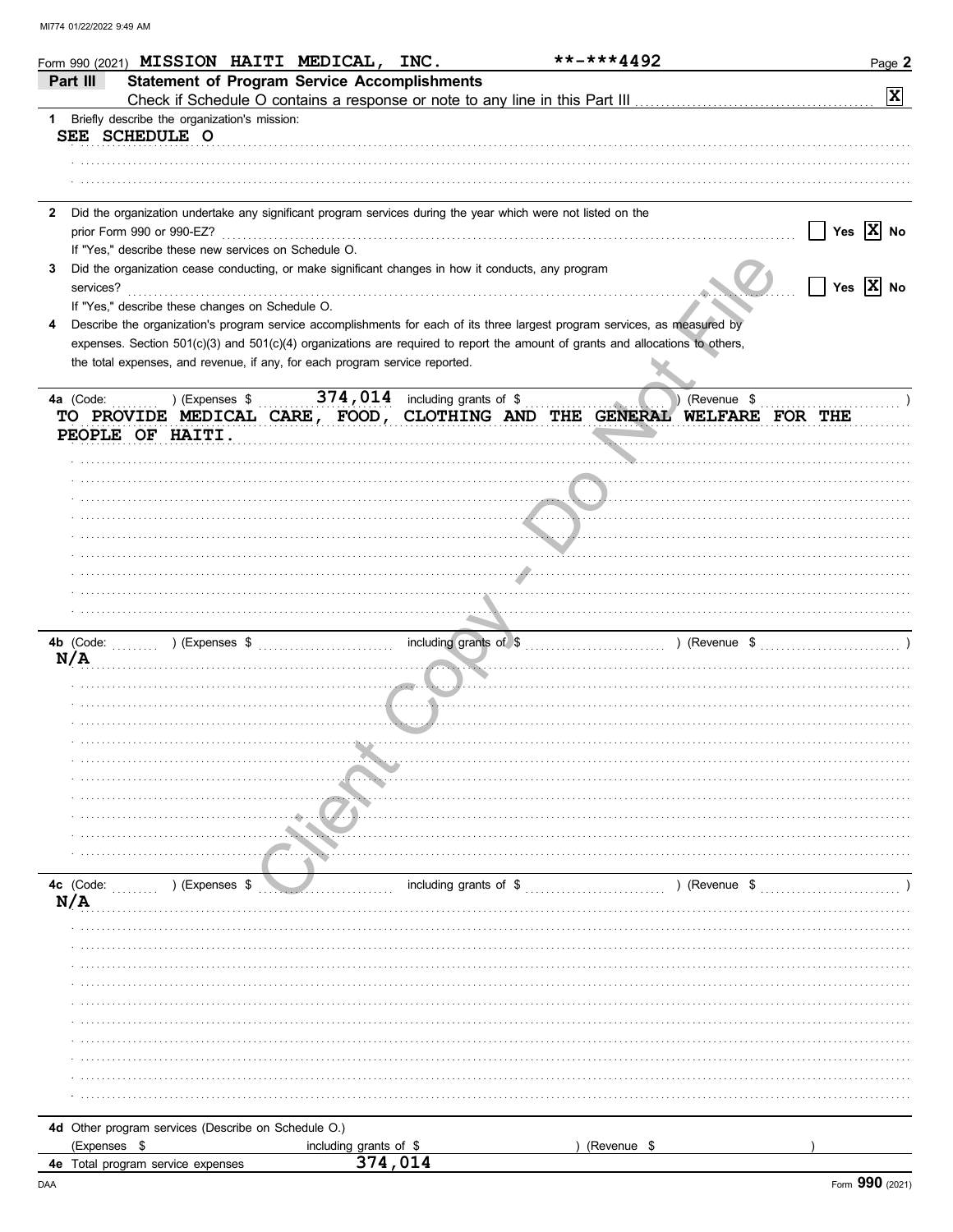|     | Part IV<br><b>Checklist of Required Schedules</b>                                                                       |                 |     |    |
|-----|-------------------------------------------------------------------------------------------------------------------------|-----------------|-----|----|
|     |                                                                                                                         |                 | Yes | No |
| 1.  | Is the organization described in section 501(c)(3) or 4947(a)(1) (other than a private foundation)? If "Yes,"           |                 |     |    |
|     | complete Schedule A                                                                                                     | 1               | X   |    |
| 2   | Is the organization required to complete Schedule B, Schedule of Contributors (see instructions)?                       | $\mathbf{2}$    | X   |    |
| 3   | Did the organization engage in direct or indirect political campaign activities on behalf of or in opposition to        |                 |     |    |
|     | candidates for public office? If "Yes," complete Schedule C, Part I                                                     | 3               |     | X  |
| 4   | Section 501(c)(3) organizations. Did the organization engage in lobbying activities, or have a section 501(h)           |                 |     |    |
|     | election in effect during the tax year? If "Yes," complete Schedule C, Part II                                          | 4               |     | X  |
| 5   | Is the organization a section $501(c)(4)$ , $501(c)(5)$ , or $501(c)(6)$ organization that receives membership dues,    |                 |     |    |
|     | assessments, or similar amounts as defined in Rev. Proc. 98-19? If "Yes," complete Schedule C, Part III                 | 5               |     | X  |
| 6   | Did the organization maintain any donor advised funds or any similar funds or accounts for which donors                 |                 |     |    |
|     | have the right to provide advice on the distribution or investment of amounts in such funds or accounts? If             |                 |     |    |
|     | "Yes," complete Schedule D, Part I                                                                                      | 6               |     | X  |
| 7   | Did the organization receive or hold a conservation easement, including easements to preserve open space,               |                 |     |    |
|     | the environment, historic land areas, or historic structures? If "Yes," complete Schedule D, Part II                    | 7               |     | X  |
| 8   | Did the organization maintain collections of works of art, historical treasures, or other similar assets? If "Yes,"     |                 |     |    |
|     | complete Schedule D, Part III                                                                                           | 8               |     | X  |
| 9   | Did the organization report an amount in Part X, line 21, for escrow or custodial account liability, serve as a         |                 |     |    |
|     | custodian for amounts not listed in Part X; or provide credit counseling, debt management, credit repair, or            |                 |     |    |
|     | debt negotiation services? If "Yes," complete Schedule D, Part IV                                                       | 9               |     | X  |
| 10  | Did the organization, directly or through a related organization, hold assets in donor-restricted endowments            |                 |     |    |
|     | or in quasi endowments? If "Yes," complete Schedule D, Part V                                                           | 10              |     | X  |
| 11  | If the organization's answer to any of the following questions is "Yes," then complete Schedule D, Parts VI,            |                 |     |    |
|     | VII, VIII, IX, or X, as applicable.                                                                                     |                 |     |    |
| а   | Did the organization report an amount for land, buildings, and equipment in Part X, line 10? If "Yes,"                  |                 |     |    |
|     | complete Schedule D, Part VI                                                                                            | 11a             |     | X  |
| b   | Did the organization report an amount for investments—other securities in Part X, line 12, that is 5% or more           |                 |     |    |
|     | of its total assets reported in Part X, line 16? If "Yes," complete Schedule D, Part VII                                | 11b             |     | X  |
|     | Did the organization report an amount for investments—program related in Part X, line 13, that is 5% or more            |                 |     |    |
|     | of its total assets reported in Part X, line 16? If "Yes," complete Schedule D, Part VIII                               | 11c             |     | X  |
| d   | Did the organization report an amount for other assets in Part X, line 15, that is 5% or more of its total assets       |                 |     |    |
|     | reported in Part X, line 16? If "Yes," complete Schedule D, Part IX                                                     | 11d             |     | X  |
|     | Did the organization report an amount for other liabilities in Part X, line 25? If "Yes," complete Schedule D, Part X   | 11e             |     | X  |
| f   | Did the organization's separate or consolidated financial statements for the tax year include a footnote that addresses |                 |     |    |
|     | the organization's liability for uncertain tax positions under FIN 48 (ASC 740)? If "Yes," complete Schedule D, Part X  | 11f             |     | X  |
|     | 12a Did the organization obtain separate, independent audited financial statements for the tax year? If "Yes," complete |                 |     |    |
|     |                                                                                                                         | 12a             |     | X  |
| b   | Was the organization included in consolidated, independent audited financial statements for the tax year? If            |                 |     |    |
|     |                                                                                                                         | 12 <sub>b</sub> |     | x  |
| 13  |                                                                                                                         | 13              |     | X  |
| 14a | Did the organization maintain an office, employees, or agents outside of the United States?                             | 14a             |     | X  |
| b   | Did the organization have aggregate revenues or expenses of more than \$10,000 from grantmaking,                        |                 |     |    |
|     | fundraising, business, investment, and program service activities outside the United States, or aggregate               |                 |     |    |
|     | foreign investments valued at \$100,000 or more? If "Yes," complete Schedule F, Parts I and IV [[[[[[[[[[[[[[[          | 14b             |     | X  |
| 15  | Did the organization report on Part IX, column (A), line 3, more than \$5,000 of grants or other assistance to or       |                 |     |    |
|     | for any foreign organization? If "Yes," complete Schedule F, Parts II and IV                                            | 15              |     | X  |
| 16  | Did the organization report on Part IX, column (A), line 3, more than \$5,000 of aggregate grants or other              |                 |     |    |
|     | assistance to or for foreign individuals? If "Yes," complete Schedule F, Parts III and IV                               | 16              |     | X  |
| 17  | Did the organization report a total of more than \$15,000 of expenses for professional fundraising services on          |                 |     |    |
|     |                                                                                                                         | 17              |     | X  |
| 18  | Did the organization report more than \$15,000 total of fundraising event gross income and contributions on             |                 |     |    |
|     | Part VIII, lines 1c and 8a? If "Yes," complete Schedule G, Part II                                                      | 18              |     | X  |
| 19  | Did the organization report more than \$15,000 of gross income from gaming activities on Part VIII, line 9a?            |                 |     |    |
|     |                                                                                                                         | 19              |     | x  |
| 20a |                                                                                                                         | 20a             |     | X  |
| b   |                                                                                                                         | 20b             |     |    |
| 21  | Did the organization report more than \$5,000 of grants or other assistance to any domestic organization or             |                 |     |    |
|     |                                                                                                                         | 21              |     | X  |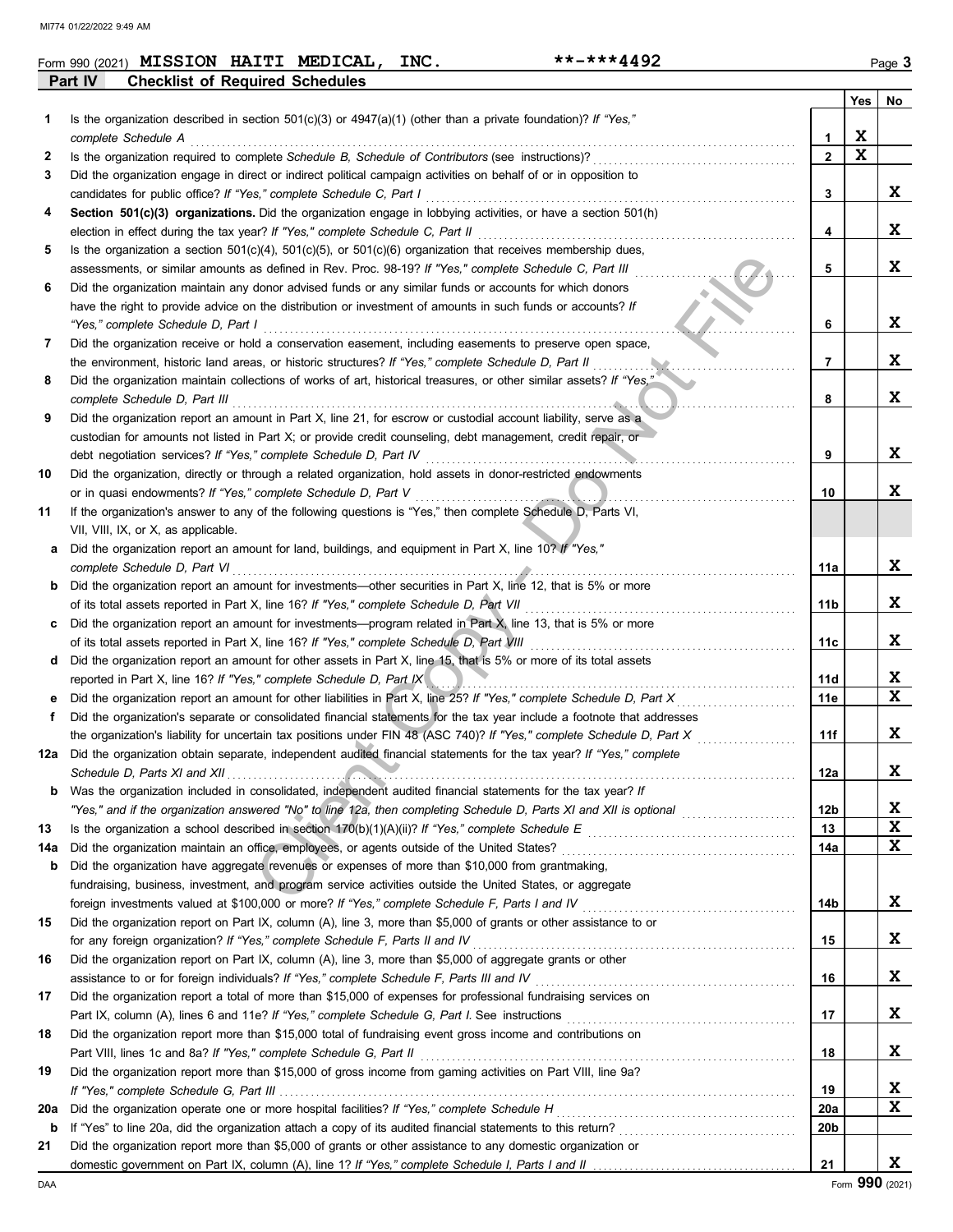| .-***4492<br>INC.<br><b>MISSION</b><br><b>HAITI</b><br><b>MEDICAL,</b><br>Form 990 (2021)<br>- 21<br>Page |
|-----------------------------------------------------------------------------------------------------------|
|-----------------------------------------------------------------------------------------------------------|

|     | Part IV<br>Checklist of Required Schedules (continued)                                                                                                                                                      |            |     |        |
|-----|-------------------------------------------------------------------------------------------------------------------------------------------------------------------------------------------------------------|------------|-----|--------|
|     |                                                                                                                                                                                                             |            | Yes | No     |
| 22  | Did the organization report more than \$5,000 of grants or other assistance to or for domestic individuals on                                                                                               |            |     |        |
|     | Part IX, column (A), line 2? If "Yes," complete Schedule I, Parts I and III                                                                                                                                 | 22         |     | X      |
| 23  | Did the organization answer "Yes" to Part VII, Section A, line 3, 4, or 5 about compensation of the                                                                                                         |            |     |        |
|     | organization's current and former officers, directors, trustees, key employees, and highest compensated                                                                                                     |            |     |        |
|     | employees? If "Yes," complete Schedule J                                                                                                                                                                    | 23         |     | X      |
| 24a | Did the organization have a tax-exempt bond issue with an outstanding principal amount of more than                                                                                                         |            |     |        |
|     | \$100,000 as of the last day of the year, that was issued after December 31, 2002? If "Yes," answer lines 24b<br>through 24d and complete Schedule K. If "No," go to line 25a                               | 24a        |     | x      |
| b   | Did the organization invest any proceeds of tax-exempt bonds beyond a temporary period exception?                                                                                                           | 24b        |     |        |
| с   | Did the organization maintain an escrow account other than a refunding escrow at any time during the year                                                                                                   |            |     |        |
|     | to defease any tax-exempt bonds?                                                                                                                                                                            | 24c        |     |        |
| d   | Did the organization act as an "on behalf of" issuer for bonds outstanding at any time during the year?                                                                                                     | 24d        |     |        |
| 25a | Section 501(c)(3), 501(c)(4), and 501(c)(29) organizations. Did the organization engage in an excess benefit                                                                                                |            |     |        |
|     | transaction with a disqualified person during the year? If "Yes," complete Schedule L, Part I                                                                                                               | 25a        |     | X      |
| b   | Is the organization aware that it engaged in an excess benefit transaction with a disqualified person in a prior                                                                                            |            |     |        |
|     | year, and that the transaction has not been reported on any of the organization's prior Forms 990 or 990-EZ?                                                                                                |            |     |        |
|     | If "Yes," complete Schedule L, Part I                                                                                                                                                                       | 25b        |     | x      |
| 26  | Did the organization report any amount on Part X, line 5 or 22, for receivables from or payables to any current                                                                                             |            |     |        |
|     | or former officer, director, trustee, key employee, creator or founder, substantial contributor, or 35%                                                                                                     |            |     |        |
|     | controlled entity or family member of any of these persons? If "Yes," complete Schedule L, Part II                                                                                                          | 26         |     | X      |
| 27  | Did the organization provide a grant or other assistance to any current or former officer, director, trustee, key                                                                                           |            |     |        |
|     | employee, creator or founder, substantial contributor or employee thereof, a grant selection committee                                                                                                      |            |     |        |
|     | member, or to a 35% controlled entity (including an employee thereof) or family member of any of these                                                                                                      |            |     |        |
|     | persons? If "Yes," complete Schedule L, Part III                                                                                                                                                            | 27         |     | x      |
| 28  | Was the organization a party to a business transaction with one of the following parties (see the Schedule L,                                                                                               |            |     |        |
|     | Part IV, instructions for applicable filing thresholds, conditions, and exceptions):                                                                                                                        |            |     |        |
| а   | A current or former officer, director, trustee, key employee, creator or founder, or substantial contributor? If                                                                                            |            |     |        |
|     | "Yes," complete Schedule L, Part IV                                                                                                                                                                         | 28a        |     | X<br>X |
| b   | A family member of any individual described in line 28a? If "Yes," complete Schedule L, Part IV<br>A 35% controlled entity of one or more individuals and/or organizations described in line 28a or 28b? If | 28b        |     |        |
| c   | "Yes," complete Schedule L, Part IV                                                                                                                                                                         | 28c        |     | X      |
| 29  | Did the organization receive more than \$25,000 in non-cash contributions? If "Yes," complete Schedule M                                                                                                    | 29         |     | Χ      |
| 30  | Did the organization receive contributions of art, historical treasures, or other similar assets, or qualified                                                                                              |            |     |        |
|     | conservation contributions? If "Yes," complete Schedule M                                                                                                                                                   | 30         |     | X      |
| 31  | Did the organization liquidate, terminate, or dissolve and cease operations? If "Yes," complete Schedule N, Part I                                                                                          | 31         |     | Χ      |
| 32  | Did the organization sell, exchange, dispose of, or transfer more than 25% of its net assets? If "Yes,"                                                                                                     |            |     |        |
|     | complete Schedule N, Part II                                                                                                                                                                                | 32         |     | X      |
| 33  | Did the organization own 100% of an entity disregarded as separate from the organization under Regulations                                                                                                  |            |     |        |
|     | sections 301.7701-2 and 301.7701-3? If "Yes," complete Schedule R, Part I                                                                                                                                   | 33         |     | X      |
| 34  | Was the organization related to any tax-exempt or taxable entity? If "Yes," complete Schedule R, Part II, III,                                                                                              |            |     |        |
|     | or IV, and Part V, line 1                                                                                                                                                                                   | 34         |     | X      |
| 35a | Did the organization have a controlled entity within the meaning of section 512(b)(13)?                                                                                                                     | <b>35a</b> |     | X      |
| b   | If "Yes" to line 35a, did the organization receive any payment from or engage in any transaction with a                                                                                                     |            |     |        |
|     | controlled entity within the meaning of section 512(b)(13)? If "Yes," complete Schedule R, Part V, line 2                                                                                                   | 35b        |     |        |
| 36  | Section 501(c)(3) organizations. Did the organization make any transfers to an exempt non-charitable                                                                                                        |            |     |        |
|     | related organization? If "Yes," complete Schedule R, Part V, line 2                                                                                                                                         | 36         |     | X      |
| 37  | Did the organization conduct more than 5% of its activities through an entity that is not a related organization                                                                                            |            |     |        |
|     | and that is treated as a partnership for federal income tax purposes? If "Yes," complete Schedule R, Part VI                                                                                                | 37         |     | X      |
| 38  | Did the organization complete Schedule O and provide explanations on Schedule O for Part VI, lines 11b and                                                                                                  |            |     | X      |
|     | 19? Note: All Form 990 filers are required to complete Schedule O.<br>Part V<br><b>Statements Regarding Other IRS Filings and Tax Compliance</b>                                                            | 38         |     |        |
|     |                                                                                                                                                                                                             |            |     |        |
|     |                                                                                                                                                                                                             |            | Yes | No     |
| 1a  | $\mathbf 0$<br>Enter the number reported in box 3 of Form 1096. Enter -0- if not applicable<br>1a                                                                                                           |            |     |        |
| b   | $\mathbf 0$<br>1 <sub>b</sub><br>Enter the number of Forms W-2G included on line 1a. Enter -0- if not applicable                                                                                            |            |     |        |
| c   | Did the organization comply with backup withholding rules for reportable payments to vendors and                                                                                                            |            |     |        |
|     |                                                                                                                                                                                                             | 1c         |     | X      |
|     |                                                                                                                                                                                                             |            |     |        |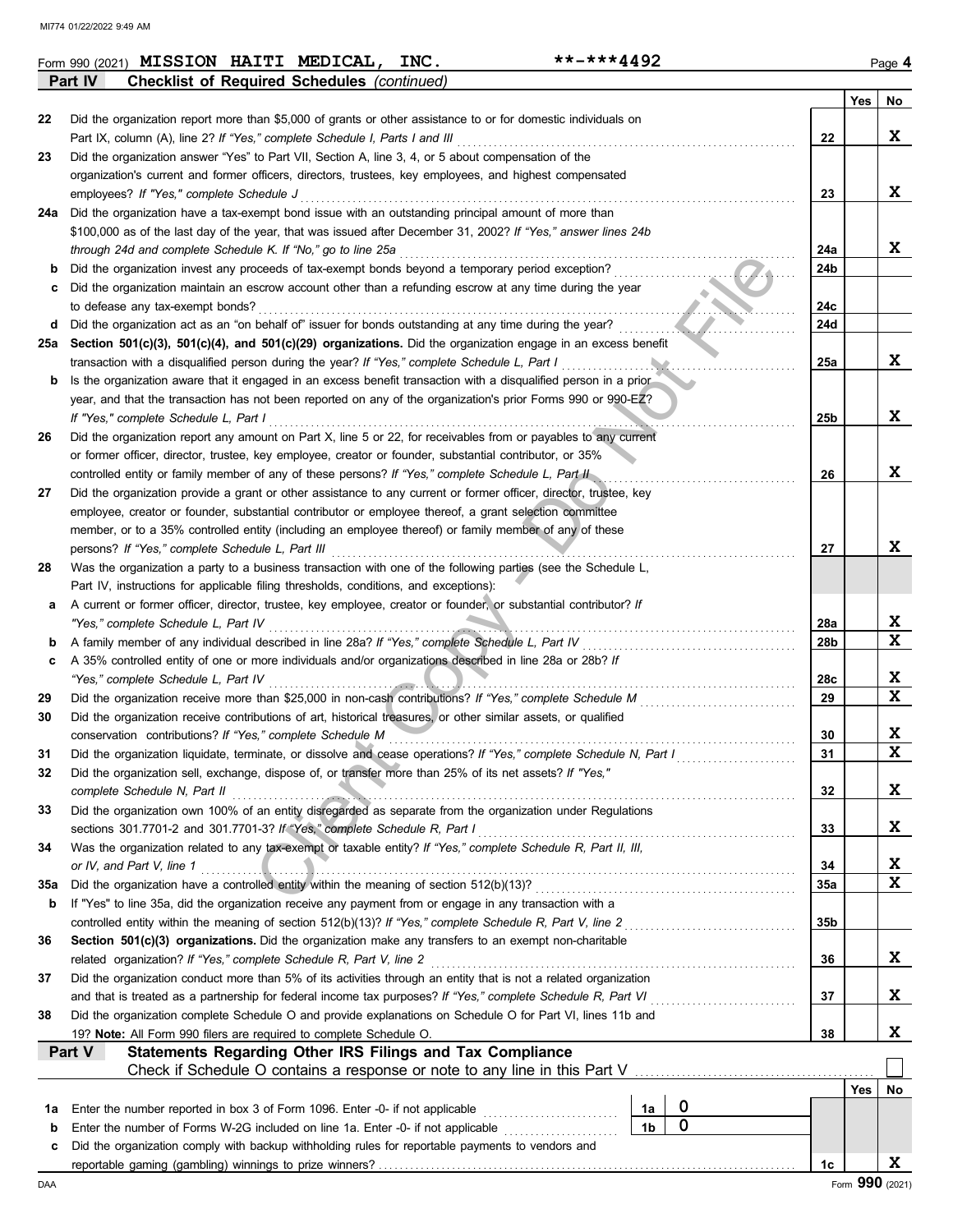|     |        | Form 990 (2021) MISSION HAITI MEDICAL, INC.                                                                                      |  |  |  | **-***4492 |                 |                                                                                                                                    |     | Page 5 |
|-----|--------|----------------------------------------------------------------------------------------------------------------------------------|--|--|--|------------|-----------------|------------------------------------------------------------------------------------------------------------------------------------|-----|--------|
|     | Part V | Statements Regarding Other IRS Filings and Tax Compliance (continued)                                                            |  |  |  |            |                 |                                                                                                                                    |     | Yes No |
| 2a  |        | Enter the number of employees reported on Form W-3, Transmittal of Wage and Tax                                                  |  |  |  |            |                 |                                                                                                                                    |     |        |
|     |        | Statements, filed for the calendar year ending with or within the year covered by this return                                    |  |  |  |            | 2a              | $\mathbf 0$                                                                                                                        |     |        |
| b   |        | If at least one is reported on line 2a, did the organization file all required federal employment tax returns?                   |  |  |  |            |                 |                                                                                                                                    | 2b  |        |
|     |        | Note: If the sum of lines 1a and 2a is greater than 250, you may be required to e-file. See instructions.                        |  |  |  |            |                 |                                                                                                                                    |     |        |
| за  |        | Did the organization have unrelated business gross income of \$1,000 or more during the year?                                    |  |  |  |            |                 |                                                                                                                                    | За  | X      |
| b   |        | If "Yes," has it filed a Form 990-T for this year? If "No" to line 3b, provide an explanation on Schedule O                      |  |  |  |            |                 |                                                                                                                                    | 3b  |        |
|     |        |                                                                                                                                  |  |  |  |            |                 |                                                                                                                                    |     |        |
| 4a  |        | At any time during the calendar year, did the organization have an interest in, or a signature or other authority over,          |  |  |  |            |                 |                                                                                                                                    |     | X      |
|     |        |                                                                                                                                  |  |  |  |            |                 | a financial account in a foreign country (such as a bank account, securities account, or other financial account)?                 | 4a  |        |
| b   |        | If "Yes," enter the name of the foreign country                                                                                  |  |  |  |            |                 |                                                                                                                                    |     |        |
|     |        | See instructions for filing requirements for FinCEN Form 114, Report of Foreign Bank and Financial Accounts (FBAR).              |  |  |  |            |                 |                                                                                                                                    |     |        |
| 5a  |        | Was the organization a party to a prohibited tax shelter transaction at any time during the tax year?                            |  |  |  |            |                 |                                                                                                                                    | 5a  | X      |
| b   |        | Did any taxable party notify the organization that it was or is a party to a prohibited tax shelter transaction?                 |  |  |  |            |                 |                                                                                                                                    | 5b  | X      |
| с   |        | If "Yes" to line 5a or 5b, did the organization file Form 8886-T?                                                                |  |  |  |            |                 |                                                                                                                                    | 5c  |        |
| 6а  |        | Does the organization have annual gross receipts that are normally greater than \$100,000, and did the                           |  |  |  |            |                 |                                                                                                                                    |     |        |
|     |        | organization solicit any contributions that were not tax deductible as charitable contributions?                                 |  |  |  |            |                 |                                                                                                                                    | 6a  | X      |
| b   |        | If "Yes," did the organization include with every solicitation an express statement that such contributions or                   |  |  |  |            |                 |                                                                                                                                    |     |        |
|     |        | gifts were not tax deductible?                                                                                                   |  |  |  |            |                 |                                                                                                                                    | 6b  |        |
| 7   |        | Organizations that may receive deductible contributions under section 170(c).                                                    |  |  |  |            |                 |                                                                                                                                    |     |        |
| а   |        | Did the organization receive a payment in excess of \$75 made partly as a contribution and partly for goods                      |  |  |  |            |                 |                                                                                                                                    |     |        |
|     |        | and services provided to the payor?                                                                                              |  |  |  |            |                 |                                                                                                                                    | 7а  |        |
| b   |        |                                                                                                                                  |  |  |  |            |                 | If "Yes," did the organization notify the donor of the value of the goods or services provided?                                    | 7b  |        |
| с   |        | Did the organization sell, exchange, or otherwise dispose of tangible personal property for which it was                         |  |  |  |            |                 |                                                                                                                                    |     |        |
|     |        | required to file Form 8282?                                                                                                      |  |  |  |            |                 |                                                                                                                                    | 7c  |        |
|     |        |                                                                                                                                  |  |  |  |            | 7d              |                                                                                                                                    |     |        |
| d   |        | If "Yes," indicate the number of Forms 8282 filed during the year                                                                |  |  |  |            |                 |                                                                                                                                    |     |        |
| е   |        | Did the organization receive any funds, directly or indirectly, to pay premiums on a personal benefit contract?                  |  |  |  |            |                 | <u> 1986 - Johann Stoff, martin a</u>                                                                                              | 7е  |        |
| f   |        | Did the organization, during the year, pay premiums, directly or indirectly, on a personal benefit contract?                     |  |  |  |            |                 |                                                                                                                                    | 7f  |        |
| g   |        | If the organization received a contribution of qualified intellectual property, did the organization file Form 8899 as required? |  |  |  |            |                 |                                                                                                                                    | 7g  |        |
| h   |        |                                                                                                                                  |  |  |  |            |                 | If the organization received a contribution of cars, boats, airplanes, or other vehicles, did the organization file a Form 1098-C? | 7h  |        |
| 8   |        | Sponsoring organizations maintaining donor advised funds. Did a donor advised fund maintained by the                             |  |  |  |            |                 |                                                                                                                                    |     |        |
|     |        | sponsoring organization have excess business holdings at any time during the year?                                               |  |  |  |            |                 |                                                                                                                                    | 8   |        |
| 9   |        | Sponsoring organizations maintaining donor advised funds.                                                                        |  |  |  |            |                 |                                                                                                                                    |     |        |
| а   |        | Did the sponsoring organization make any taxable distributions under section 4966?                                               |  |  |  |            |                 |                                                                                                                                    | 9a  |        |
| b   |        | Did the sponsoring organization make a distribution to a donor, donor advisor, or related person?                                |  |  |  |            |                 |                                                                                                                                    | 9b  |        |
| 10  |        | Section 501(c)(7) organizations. Enter:                                                                                          |  |  |  |            |                 |                                                                                                                                    |     |        |
| а   |        | Initiation fees and capital contributions included on Part VIII, line 12                                                         |  |  |  |            | 10a             |                                                                                                                                    |     |        |
|     |        | Gross receipts, included on Form 990, Part VIII, line 12, for public use of club facilities                                      |  |  |  |            | 10 <sub>b</sub> |                                                                                                                                    |     |        |
| 11  |        | Section 501(c)(12) organizations. Enter:                                                                                         |  |  |  |            |                 |                                                                                                                                    |     |        |
| а   |        | Gross income from members or shareholders                                                                                        |  |  |  |            | 11a             |                                                                                                                                    |     |        |
| b   |        | Gross income from other sources. (Do not net amounts due or paid to other sources                                                |  |  |  |            |                 |                                                                                                                                    |     |        |
|     |        | against amounts due or received from them.)                                                                                      |  |  |  |            | 11 <sub>b</sub> |                                                                                                                                    |     |        |
|     |        |                                                                                                                                  |  |  |  |            |                 |                                                                                                                                    |     |        |
| 12a |        | Section 4947(a)(1) non-exempt charitable trusts. Is the organization filing Form 990 in lieu of Form 1041?                       |  |  |  |            |                 |                                                                                                                                    | 12a |        |
| b   |        | If "Yes," enter the amount of tax-exempt interest received or accrued during the year conservation                               |  |  |  |            | 12b             |                                                                                                                                    |     |        |
| 13  |        | Section 501(c)(29) qualified nonprofit health insurance issuers.                                                                 |  |  |  |            |                 |                                                                                                                                    |     |        |
| а   |        | Is the organization licensed to issue qualified health plans in more than one state?                                             |  |  |  |            |                 |                                                                                                                                    | 13a |        |
|     |        | Note: See the instructions for additional information the organization must report on Schedule O.                                |  |  |  |            |                 |                                                                                                                                    |     |        |
| b   |        | Enter the amount of reserves the organization is required to maintain by the states in which                                     |  |  |  |            |                 |                                                                                                                                    |     |        |
|     |        |                                                                                                                                  |  |  |  |            | 13 <sub>b</sub> |                                                                                                                                    |     |        |
| c   |        | Enter the amount of reserves on hand                                                                                             |  |  |  |            | 13 <sub>c</sub> |                                                                                                                                    |     |        |
| 14a |        | Did the organization receive any payments for indoor tanning services during the tax year?                                       |  |  |  |            |                 |                                                                                                                                    | 14a | X      |
| b   |        |                                                                                                                                  |  |  |  |            |                 | If "Yes," has it filed a Form 720 to report these payments? If "No," provide an explanation on Schedule O                          | 14b |        |
| 15  |        | Is the organization subject to the section 4960 tax on payment(s) of more than \$1,000,000 in remuneration or                    |  |  |  |            |                 |                                                                                                                                    |     |        |
|     |        | excess parachute payment(s) during the year?                                                                                     |  |  |  |            |                 |                                                                                                                                    | 15  | X      |
|     |        | If "Yes," see instructions and file Form 4720, Schedule N.                                                                       |  |  |  |            |                 |                                                                                                                                    |     |        |
| 16  |        |                                                                                                                                  |  |  |  |            |                 |                                                                                                                                    | 16  | X      |
|     |        | If "Yes," complete Form 4720, Schedule O.                                                                                        |  |  |  |            |                 |                                                                                                                                    |     |        |
|     |        |                                                                                                                                  |  |  |  |            |                 |                                                                                                                                    |     |        |
| 17  |        | Section 501(c)(21) organizations. Did the trust, any disqualified person, or mine operator engage in                             |  |  |  |            |                 |                                                                                                                                    |     |        |
|     |        |                                                                                                                                  |  |  |  |            |                 |                                                                                                                                    | 17  |        |
|     |        | If "Yes," complete Form 6069.                                                                                                    |  |  |  |            |                 |                                                                                                                                    |     |        |

DAA Form **990** (2021)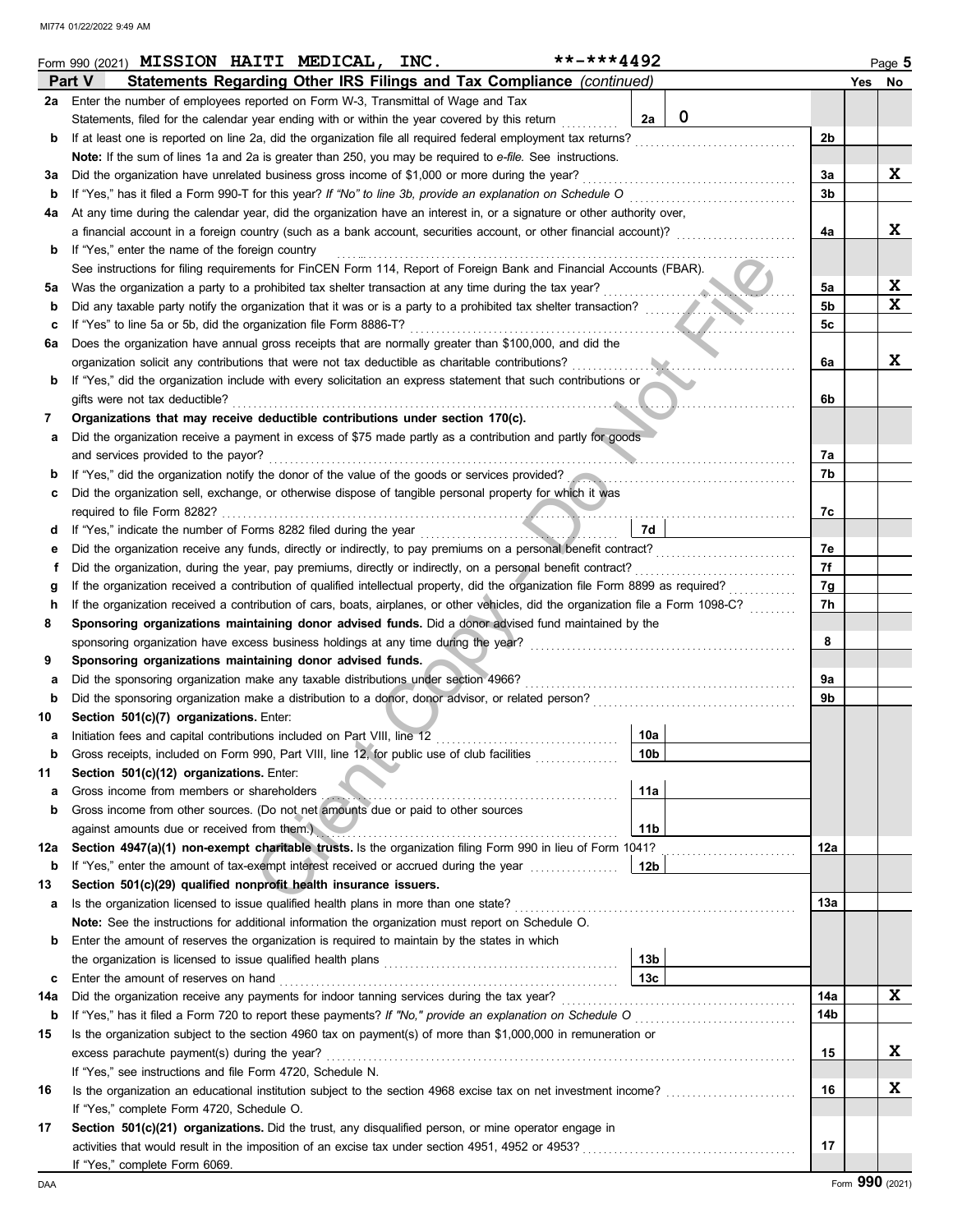|     | **-***4492<br>Form 990 (2021) MISSION HAITI MEDICAL, INC.                                                                           |                 |     | Page 6 |
|-----|-------------------------------------------------------------------------------------------------------------------------------------|-----------------|-----|--------|
|     | Part VI<br>Governance, Management, and Disclosure For each "Yes" response to lines 2 through 7b below, and for a "No"               |                 |     |        |
|     | response to line 8a, 8b, or 10b below, describe the circumstances, processes, or changes on Schedule O. See instructions.           |                 |     |        |
|     |                                                                                                                                     |                 |     | lxl    |
|     | Section A. Governing Body and Management                                                                                            |                 |     |        |
|     |                                                                                                                                     |                 | Yes | No     |
| 1a  | 11<br>1a<br>Enter the number of voting members of the governing body at the end of the tax year                                     |                 |     |        |
|     | If there are material differences in voting rights among members of the governing body, or                                          |                 |     |        |
|     | if the governing body delegated broad authority to an executive committee or similar                                                |                 |     |        |
|     | committee, explain on Schedule O.                                                                                                   |                 |     |        |
| b   | 11<br>1b<br>Enter the number of voting members included on line 1a, above, who are independent                                      |                 |     |        |
| 2   | Did any officer, director, trustee, or key employee have a family relationship or a business relationship with                      |                 |     |        |
|     | any other officer, director, trustee, or key employee?                                                                              | $\mathbf{2}$    | X   |        |
|     | Did the organization delegate control over management duties customarily performed by or under the direct                           |                 |     |        |
| З   |                                                                                                                                     |                 |     | X      |
|     | supervision of officers, directors, trustees, or key employees to a management company or other person?                             | 3               |     | X      |
| 4   | Did the organization make any significant changes to its governing documents since the prior Form 990 was filed?                    | 4               |     |        |
| 5   | Did the organization become aware during the year of a significant diversion of the organization's assets?                          | 5               |     | X      |
| 6   | Did the organization have members or stockholders?                                                                                  | 6               |     | X      |
| 7а  | Did the organization have members, stockholders, or other persons who had the power to elect or appoint                             |                 |     |        |
|     | one or more members of the governing body?                                                                                          | 7a              |     | x      |
| b   | Are any governance decisions of the organization reserved to (or subject to approval by) members,                                   |                 |     |        |
|     | stockholders, or persons other than the governing body?                                                                             | 7b              |     | X      |
| 8   | Did the organization contemporaneously document the meetings held or written actions undertaken during the year by the following:   |                 |     |        |
| а   | The governing body?                                                                                                                 | 8a              | X   |        |
| b   | Each committee with authority to act on behalf of the governing body?                                                               | 8b              | X   |        |
| 9   | Is there any officer, director, trustee, or key employee listed in Part VII, Section A, who cannot be reached at                    |                 |     |        |
|     |                                                                                                                                     |                 |     | x      |
|     | <b>Section B. Policies</b> (This Section B requests information about policies not required by the Internal Revenue Code.)          |                 |     |        |
|     |                                                                                                                                     |                 | Yes | No     |
| 10a | Did the organization have local chapters, branches, or affiliates?                                                                  | 10a             |     | x      |
| b   | If "Yes," did the organization have written policies and procedures governing the activities of such chapters,                      |                 |     |        |
|     | affiliates, and branches to ensure their operations are consistent with the organization's exempt purposes?                         | 10b             |     |        |
| 11a | Has the organization provided a complete copy of this Form 990 to all members of its governing body before filing the form?         | 11a             |     | X      |
| b   | Describe on Schedule O the process, if any, used by the organization to review this Form 990.                                       |                 |     |        |
| 12a | Did the organization have a written conflict of interest policy? If "No," go to line 13                                             | 12a             |     | Χ      |
| b   | Were officers, directors, or trustees, and key employees required to disclose annually interests that could give rise to conflicts? | 12 <sub>b</sub> |     |        |
|     | Did the organization regularly and consistently monitor and enforce compliance with the policy? If "Yes,"                           |                 |     |        |
|     | describe on Schedule O how this was done                                                                                            | 12с             |     |        |
| 13  | Did the organization have a written whistleblower policy?                                                                           | 13              |     | X      |
| 14  | Did the organization have a written document retention and destruction policy?                                                      | 14              |     | X      |
| 15  | Did the process for determining compensation of the following persons include a review and approval by                              |                 |     |        |
|     | independent persons, comparability data, and contemporaneous substantiation of the deliberation and decision?                       |                 |     |        |
| а   | The organization's CEO, Executive Director, or top management official                                                              | 15a             |     | X      |
| b   | Other officers or key employees of the organization                                                                                 | 15b             |     | X      |
|     | If "Yes" to line 15a or 15b, describe the process on Schedule O. See instructions.                                                  |                 |     |        |
|     | Did the organization invest in, contribute assets to, or participate in a joint venture or similar arrangement                      |                 |     |        |
| 16a |                                                                                                                                     |                 |     | X      |
|     | with a taxable entity during the year?                                                                                              | 16a             |     |        |
| b   | If "Yes," did the organization follow a written policy or procedure requiring the organization to evaluate its                      |                 |     |        |
|     | participation in joint venture arrangements under applicable federal tax law, and take steps to safeguard the                       |                 |     |        |
|     |                                                                                                                                     | 16b             |     |        |
|     | <b>Section C. Disclosure</b>                                                                                                        |                 |     |        |
| 17  | List the states with which a copy of this Form 990 is required to be filed<br>IN                                                    |                 |     |        |
| 18  | Section 6104 requires an organization to make its Forms 1023 (1024 or 1024-A, if applicable), 990, and 990-T (section 501(c)        |                 |     |        |
|     | (3) sonly) available for public inspection. Indicate how you made these available. Check all that apply.                            |                 |     |        |
|     | $ \mathbf{X} $ Upon request<br>Another's website<br>Own website<br>Other (explain on Schedule O)                                    |                 |     |        |
| 19  | Describe on Schedule O whether (and if so, how) the organization made its governing documents, conflict of interest policy, and     |                 |     |        |
|     | financial statements available to the public during the tax year.                                                                   |                 |     |        |
| 20  | State the name, address, and telephone number of the person who possesses the organization's books and records                      |                 |     |        |
|     | 931 FENWAY COURT<br>KATHLENE FULTON                                                                                                 |                 |     |        |
|     | 46011<br>ΙN<br><b>ANDERSON</b>                                                                                                      | 765-617-4480    |     |        |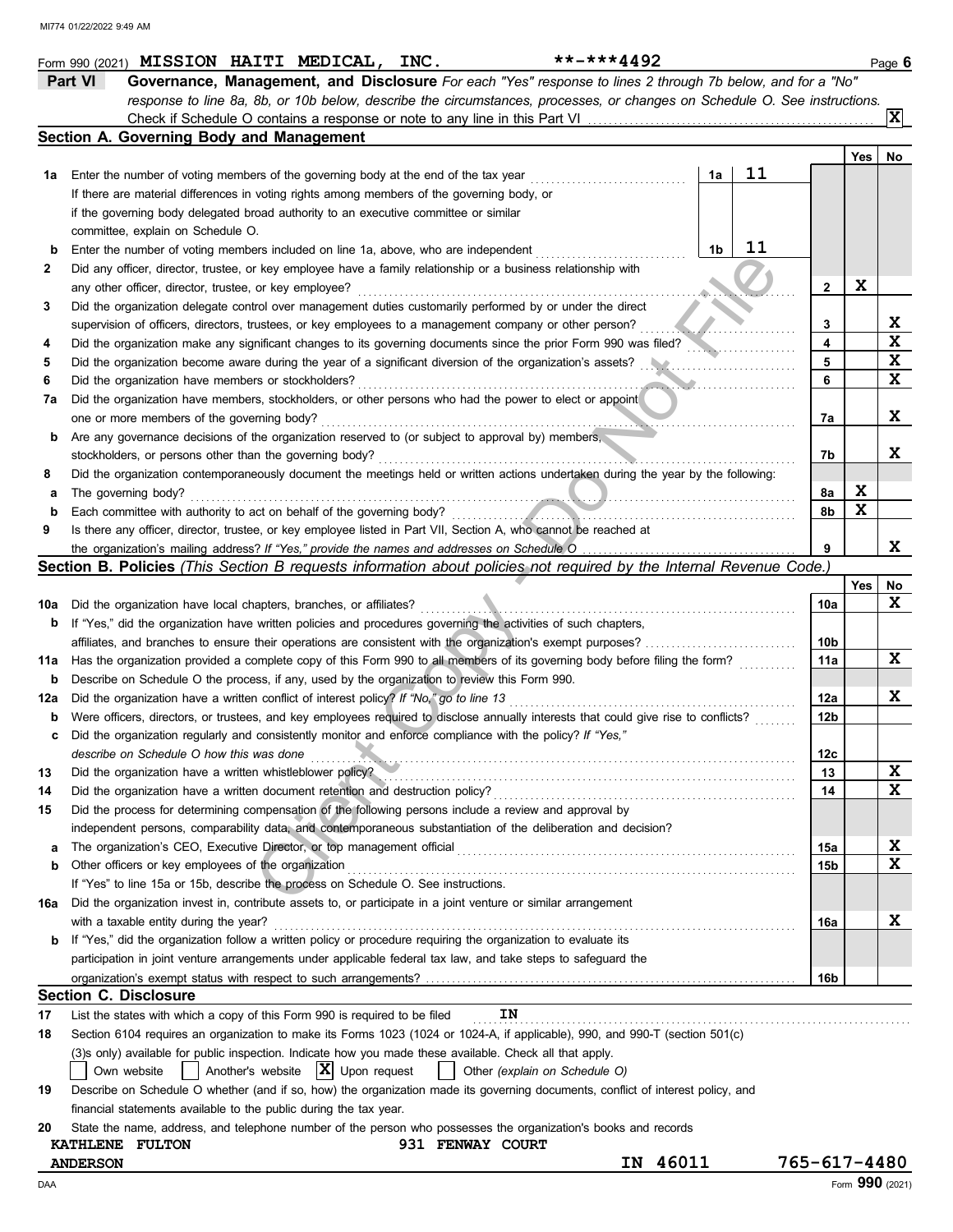| Form 990 (2021) MISSION HAITI MEDICAL,                                                                                                                                                                                                                                                                                                  |                        |                   |                         |                                                              |              | INC.            |             |        | **-***4492                                                                                       |                                   | Page 7                       |
|-----------------------------------------------------------------------------------------------------------------------------------------------------------------------------------------------------------------------------------------------------------------------------------------------------------------------------------------|------------------------|-------------------|-------------------------|--------------------------------------------------------------|--------------|-----------------|-------------|--------|--------------------------------------------------------------------------------------------------|-----------------------------------|------------------------------|
| <b>Part VII</b>                                                                                                                                                                                                                                                                                                                         |                        |                   |                         |                                                              |              |                 |             |        | Compensation of Officers, Directors, Trustees, Key Employees, Highest Compensated Employees, and |                                   |                              |
| <b>Independent Contractors</b>                                                                                                                                                                                                                                                                                                          |                        |                   |                         |                                                              |              |                 |             |        |                                                                                                  |                                   |                              |
|                                                                                                                                                                                                                                                                                                                                         |                        |                   |                         |                                                              |              |                 |             |        | Check if Schedule O contains a response or note to any line in this Part VII                     |                                   |                              |
| Section A.                                                                                                                                                                                                                                                                                                                              |                        |                   |                         |                                                              |              |                 |             |        | Officers, Directors, Trustees, Key Employees, and Highest Compensated Employees                  |                                   |                              |
| 1a Complete this table for all persons required to be listed. Report compensation for the calendar year ending with or within the<br>organization's tax year.                                                                                                                                                                           |                        |                   |                         |                                                              |              |                 |             |        |                                                                                                  |                                   |                              |
| List all of the organization's <b>current</b> officers, directors, trustees (whether individuals or organizations), regardless of amount of<br>compensation. Enter -0- in columns (D), (E), and (F) if no compensation was paid.                                                                                                        |                        |                   |                         |                                                              |              |                 |             |        |                                                                                                  |                                   |                              |
| • List all of the organization's current key employees, if any. See instructions for definition of "key employee."                                                                                                                                                                                                                      |                        |                   |                         |                                                              |              |                 |             |        |                                                                                                  |                                   |                              |
| List the organization's five current highest compensated employees (other than an officer, director, trustee, or key employee)<br>who received reportable compensation (box 5 of Form W-2, Form 1099-MISC, and/or box 1 of Form 1099-NEC) of more than<br>\$100,000 from the organization and any related organizations.                |                        |                   |                         |                                                              |              |                 |             |        |                                                                                                  |                                   |                              |
| List all of the organization's former officers, key employees, and highest compensated employees who received more than<br>\$100,000 of reportable compensation from the organization and any related organizations.                                                                                                                    |                        |                   |                         |                                                              |              |                 |             |        |                                                                                                  |                                   |                              |
| • List all of the organization's former directors or trustees that received, in the capacity as a former director or trustee of the<br>organization, more than \$10,000 of reportable compensation from the organization and any related organizations.<br>See the instructions for the order in which to list the persons above.<br>ΙX |                        |                   |                         |                                                              |              |                 |             |        |                                                                                                  |                                   |                              |
| Check this box if neither the organization nor any related organization compensated any current officer, director, or trustee.                                                                                                                                                                                                          |                        |                   |                         |                                                              |              |                 |             |        |                                                                                                  |                                   |                              |
| (A)<br>Name and title                                                                                                                                                                                                                                                                                                                   | (B)<br>Average         |                   |                         | (do not check more than one<br>box, unless person is both an |              | (C)<br>Position |             |        | (D)<br>Reportable                                                                                | (E)<br>Reportable                 | (F)<br>Estimated amount      |
|                                                                                                                                                                                                                                                                                                                                         | hours<br>per week      |                   |                         | officer and a director/trustee)                              |              |                 |             |        | compensation<br>from the                                                                         | compensation<br>from related      | of other<br>compensation     |
|                                                                                                                                                                                                                                                                                                                                         | (list any<br>hours for |                   |                         |                                                              | Officer      |                 | Highest o   | Former | organization (W-2/<br>1099-MISC/                                                                 | organizations (W-2/<br>1099-MISC/ | from the<br>organization and |
|                                                                                                                                                                                                                                                                                                                                         | related                |                   |                         | nstitutional                                                 |              | Key employee    |             |        | 1099-NEC)                                                                                        | 1099-NEC)                         | related organizations        |
|                                                                                                                                                                                                                                                                                                                                         | organizations<br>below |                   | Individual trustee      |                                                              |              |                 |             |        |                                                                                                  |                                   |                              |
|                                                                                                                                                                                                                                                                                                                                         | dotted line)           |                   |                         | trustee                                                      |              |                 | compensated |        |                                                                                                  |                                   |                              |
|                                                                                                                                                                                                                                                                                                                                         |                        |                   |                         |                                                              |              |                 |             |        |                                                                                                  |                                   |                              |
| $(1)$ MARK W. FULTON                                                                                                                                                                                                                                                                                                                    |                        | 0.00              |                         |                                                              |              |                 |             |        |                                                                                                  |                                   |                              |
| <b>PRESIDENT</b>                                                                                                                                                                                                                                                                                                                        |                        | 0.00              |                         |                                                              | X            |                 |             |        | 0                                                                                                | 0                                 | 0                            |
| <b>STEELE</b><br>$(2)$ JEFFREY                                                                                                                                                                                                                                                                                                          |                        |                   |                         |                                                              |              |                 |             |        |                                                                                                  |                                   |                              |
|                                                                                                                                                                                                                                                                                                                                         |                        | 0.00              |                         |                                                              |              |                 |             |        |                                                                                                  |                                   |                              |
| VICE PRESIDENT                                                                                                                                                                                                                                                                                                                          |                        | 0.00              |                         |                                                              | X            |                 |             |        | 0                                                                                                | 0                                 | 0                            |
| (3) DANA HIGGS                                                                                                                                                                                                                                                                                                                          |                        |                   |                         |                                                              |              |                 |             |        |                                                                                                  |                                   |                              |
|                                                                                                                                                                                                                                                                                                                                         |                        | 0.00              |                         |                                                              |              |                 |             |        |                                                                                                  |                                   |                              |
| <b>SECRETARY</b>                                                                                                                                                                                                                                                                                                                        |                        | 0.00              |                         |                                                              | X            |                 |             |        | 0                                                                                                | 0                                 | 0                            |
| <b>FULTON</b><br>(4) KATHLENE                                                                                                                                                                                                                                                                                                           |                        |                   |                         |                                                              |              |                 |             |        |                                                                                                  |                                   |                              |
|                                                                                                                                                                                                                                                                                                                                         |                        | 0.00              |                         |                                                              |              |                 |             |        |                                                                                                  |                                   |                              |
| <b>TREASURER</b>                                                                                                                                                                                                                                                                                                                        |                        | 0.00              |                         |                                                              | $\mathbf{v}$ |                 |             |        | 0                                                                                                | 0                                 | 0                            |
| (5) WILLIAM ENGLE                                                                                                                                                                                                                                                                                                                       |                        |                   |                         |                                                              |              |                 |             |        |                                                                                                  |                                   |                              |
|                                                                                                                                                                                                                                                                                                                                         |                        | 0.00              |                         |                                                              |              |                 |             |        |                                                                                                  |                                   |                              |
| <b>DIRECTOR</b><br>(6) DINO DIEUDONNE                                                                                                                                                                                                                                                                                                   |                        | 0.00 <sub>1</sub> | $\overline{\mathbf{x}}$ |                                                              |              |                 |             |        | 0                                                                                                | 0                                 | $\pmb{0}$                    |
|                                                                                                                                                                                                                                                                                                                                         |                        | 0.00              |                         |                                                              |              |                 |             |        |                                                                                                  |                                   |                              |
| <b>DIRECTOR</b>                                                                                                                                                                                                                                                                                                                         |                        | 0.00              | X                       |                                                              |              |                 |             |        | 0                                                                                                | 0                                 | $\mathbf 0$                  |
| (7) TERESA BELESKY                                                                                                                                                                                                                                                                                                                      |                        |                   |                         |                                                              |              |                 |             |        |                                                                                                  |                                   |                              |
|                                                                                                                                                                                                                                                                                                                                         |                        | 0.00              |                         |                                                              |              |                 |             |        |                                                                                                  |                                   |                              |
| <b>DIRECTOR</b>                                                                                                                                                                                                                                                                                                                         |                        | 0.00              | Χ                       |                                                              |              |                 |             |        | 0                                                                                                | 0                                 | $\pmb{0}$                    |
| (8) DAVID POWELL                                                                                                                                                                                                                                                                                                                        |                        |                   |                         |                                                              |              |                 |             |        |                                                                                                  |                                   |                              |
|                                                                                                                                                                                                                                                                                                                                         |                        | 0.00              |                         |                                                              |              |                 |             |        |                                                                                                  |                                   |                              |
| <b>DIRECTOR</b>                                                                                                                                                                                                                                                                                                                         |                        | 0.00              | Χ                       |                                                              |              |                 |             |        | 0                                                                                                | 0                                 | $\mathbf 0$                  |
| (9) TOM SCHOEFF                                                                                                                                                                                                                                                                                                                         |                        |                   |                         |                                                              |              |                 |             |        |                                                                                                  |                                   |                              |
|                                                                                                                                                                                                                                                                                                                                         |                        | 0.00              |                         |                                                              |              |                 |             |        |                                                                                                  |                                   |                              |
| <b>DIRECTOR</b>                                                                                                                                                                                                                                                                                                                         |                        | 0.00              | Χ                       |                                                              |              |                 |             |        | 0                                                                                                | 0                                 | $\mathbf 0$                  |
| (10) DENISE SCHOEFF                                                                                                                                                                                                                                                                                                                     |                        |                   |                         |                                                              |              |                 |             |        |                                                                                                  |                                   |                              |
|                                                                                                                                                                                                                                                                                                                                         |                        | 0.00              |                         |                                                              |              |                 |             |        |                                                                                                  |                                   |                              |
| <b>DIRECTOR</b>                                                                                                                                                                                                                                                                                                                         |                        | 0.00              | Χ                       |                                                              |              |                 |             |        | 0                                                                                                | 0                                 | $\mathbf 0$                  |
| (11) ANDREW BREWINGTON                                                                                                                                                                                                                                                                                                                  |                        |                   |                         |                                                              |              |                 |             |        |                                                                                                  |                                   |                              |
|                                                                                                                                                                                                                                                                                                                                         |                        | 0.00              |                         |                                                              |              |                 |             |        |                                                                                                  |                                   |                              |
| <b>DIRECTOR</b>                                                                                                                                                                                                                                                                                                                         |                        | 0.00              | X                       |                                                              |              |                 |             |        | 0                                                                                                | $\mathbf 0$                       | $\mathbf 0$                  |

Form **990** (2021)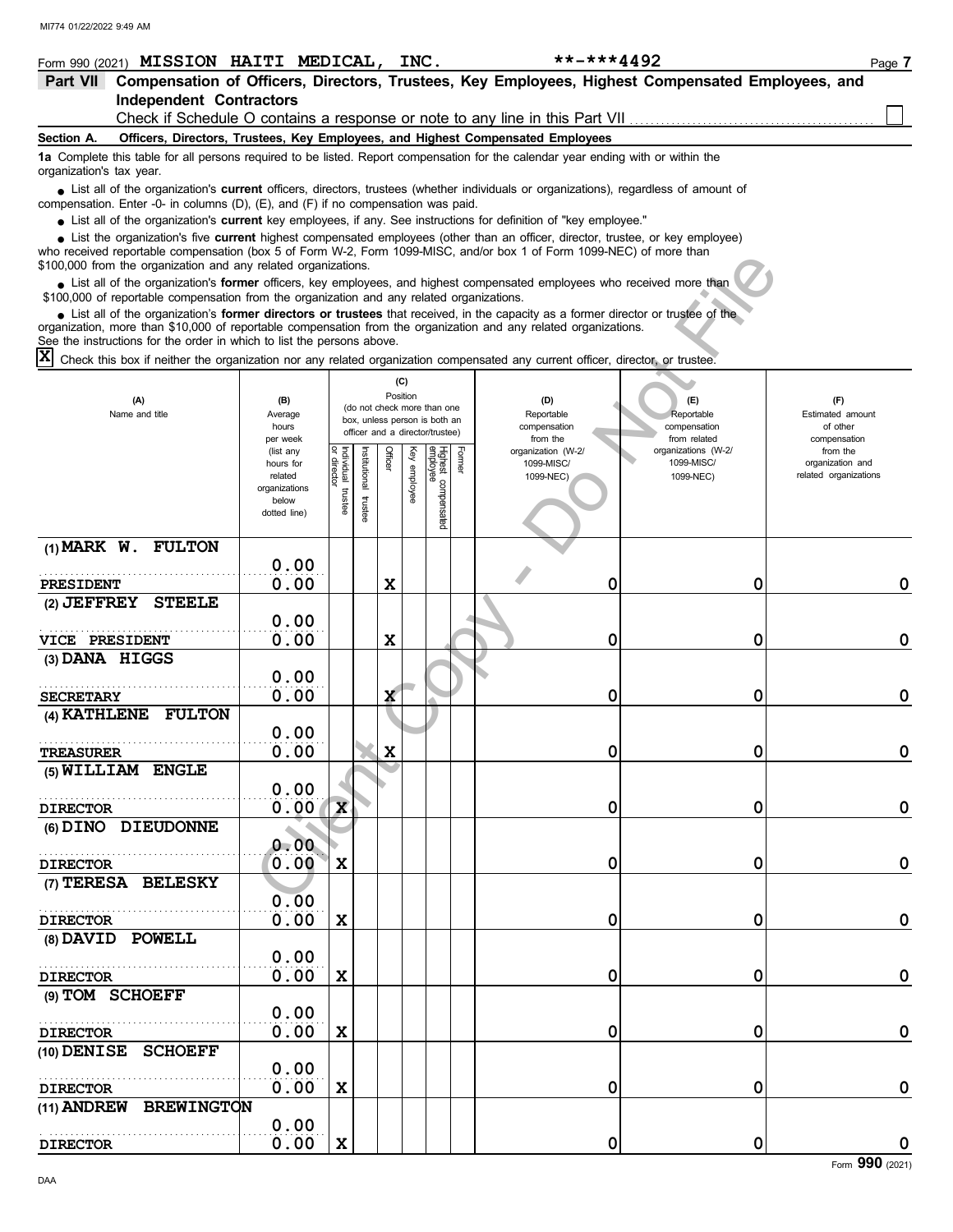| Form 990 (2021) MISSION HAITI MEDICAL,<br>Part VII           |                                               |                                                                                          |                                                                                                                    |                         |         | INC.         |                                 |        | **-***4492<br>Section A. Officers, Directors, Trustees, Key Employees, and Highest Compensated Employees (continued)                                                                                                                                                                                                                                                                                                        |                                                   |                                                     |                                                       |                     | Page 8  |
|--------------------------------------------------------------|-----------------------------------------------|------------------------------------------------------------------------------------------|--------------------------------------------------------------------------------------------------------------------|-------------------------|---------|--------------|---------------------------------|--------|-----------------------------------------------------------------------------------------------------------------------------------------------------------------------------------------------------------------------------------------------------------------------------------------------------------------------------------------------------------------------------------------------------------------------------|---------------------------------------------------|-----------------------------------------------------|-------------------------------------------------------|---------------------|---------|
| (A)<br>Name and title                                        |                                               | (B)<br>Average<br>hours<br>per week                                                      | (C)<br>Position<br>(do not check more than one<br>box, unless person is both an<br>officer and a director/trustee) |                         |         |              |                                 |        | (D)<br>Reportable<br>compensation<br>from the                                                                                                                                                                                                                                                                                                                                                                               | (F)<br>Reportable<br>compensation<br>from related | (F)<br>Estimated amount<br>of other<br>compensation |                                                       |                     |         |
|                                                              |                                               | (list any<br>hours for<br>related<br>organizations<br>below<br>dotted line)              | Individual trustee<br>or director                                                                                  | nstitutional<br>trustee | Officer | Key employee | Highest compensated<br>employee | Former | organization (W-2/<br>1099-MISC/<br>1099-NEC)                                                                                                                                                                                                                                                                                                                                                                               | organizations (W-2/<br>1099-MISC/<br>1099-NEC)    |                                                     | from the<br>organization and<br>related organizations |                     |         |
|                                                              |                                               |                                                                                          |                                                                                                                    |                         |         |              |                                 |        |                                                                                                                                                                                                                                                                                                                                                                                                                             |                                                   |                                                     |                                                       |                     |         |
|                                                              |                                               |                                                                                          |                                                                                                                    |                         |         |              |                                 |        |                                                                                                                                                                                                                                                                                                                                                                                                                             |                                                   |                                                     |                                                       |                     |         |
|                                                              |                                               |                                                                                          |                                                                                                                    |                         |         |              |                                 |        |                                                                                                                                                                                                                                                                                                                                                                                                                             |                                                   |                                                     |                                                       |                     |         |
|                                                              |                                               |                                                                                          |                                                                                                                    |                         |         |              |                                 |        |                                                                                                                                                                                                                                                                                                                                                                                                                             |                                                   |                                                     |                                                       |                     |         |
|                                                              |                                               |                                                                                          |                                                                                                                    |                         |         |              |                                 |        |                                                                                                                                                                                                                                                                                                                                                                                                                             |                                                   |                                                     |                                                       |                     |         |
|                                                              |                                               |                                                                                          |                                                                                                                    |                         |         |              |                                 |        |                                                                                                                                                                                                                                                                                                                                                                                                                             |                                                   |                                                     |                                                       |                     |         |
|                                                              |                                               |                                                                                          |                                                                                                                    |                         |         |              |                                 |        |                                                                                                                                                                                                                                                                                                                                                                                                                             |                                                   |                                                     |                                                       |                     |         |
|                                                              |                                               |                                                                                          |                                                                                                                    |                         |         |              |                                 |        |                                                                                                                                                                                                                                                                                                                                                                                                                             |                                                   |                                                     |                                                       |                     |         |
| c Total from continuation sheets to Part VII, Section A<br>d |                                               |                                                                                          |                                                                                                                    |                         |         |              |                                 |        |                                                                                                                                                                                                                                                                                                                                                                                                                             |                                                   |                                                     |                                                       |                     |         |
| 2                                                            | reportable compensation from the organization |                                                                                          |                                                                                                                    | $\sigma$                |         |              |                                 |        | Total number of individuals (including but not limited to those listed above) who received more than \$100,000 of                                                                                                                                                                                                                                                                                                           |                                                   |                                                     |                                                       |                     |         |
| 3<br>4                                                       |                                               |                                                                                          |                                                                                                                    |                         |         |              |                                 |        | Did the organization list any former officer, director, trustee, key employee, or highest compensated<br>employee on line 1a? If "Yes," complete Schedule J for such individual [11][11] contains the substant that we have sensue on line 1a? If "Yes," complete Schedule J for such individual [11] $\sim$<br>For any individual listed on line 1a, is the sum of reportable compensation and other compensation from the |                                                   |                                                     | 3                                                     | Yes                 | No<br>X |
| 5                                                            |                                               | for services rendered to the organization? If "Yes," complete Schedule J for such person |                                                                                                                    |                         |         |              |                                 |        | organization and related organizations greater than \$150,000? If "Yes," complete Schedule J for such<br>Did any person listed on line 1a receive or accrue compensation from any unrelated organization or individual                                                                                                                                                                                                      |                                                   |                                                     | 4<br>5                                                |                     | X<br>X  |
| Section B. Independent Contractors<br>1                      |                                               |                                                                                          |                                                                                                                    |                         |         |              |                                 |        | Complete this table for your five highest compensated independent contractors that received more than \$100,000 of                                                                                                                                                                                                                                                                                                          |                                                   |                                                     |                                                       |                     |         |
|                                                              |                                               |                                                                                          |                                                                                                                    |                         |         |              |                                 |        | compensation from the organization. Report compensation for the calendar year ending with or within the organization's tax year.                                                                                                                                                                                                                                                                                            |                                                   |                                                     |                                                       |                     |         |
|                                                              |                                               | (A)<br>Name and business address                                                         |                                                                                                                    |                         |         |              |                                 |        |                                                                                                                                                                                                                                                                                                                                                                                                                             | (B)<br>Description of services                    |                                                     |                                                       | (C)<br>Compensation |         |
|                                                              |                                               |                                                                                          |                                                                                                                    |                         |         |              |                                 |        |                                                                                                                                                                                                                                                                                                                                                                                                                             |                                                   |                                                     |                                                       |                     |         |
|                                                              |                                               |                                                                                          |                                                                                                                    |                         |         |              |                                 |        |                                                                                                                                                                                                                                                                                                                                                                                                                             |                                                   |                                                     |                                                       |                     |         |
|                                                              |                                               |                                                                                          |                                                                                                                    |                         |         |              |                                 |        |                                                                                                                                                                                                                                                                                                                                                                                                                             |                                                   |                                                     |                                                       |                     |         |
| 2                                                            |                                               | received more than \$100,000 of compensation from the organization                       |                                                                                                                    |                         |         |              |                                 |        | Total number of independent contractors (including but not limited to those listed above) who                                                                                                                                                                                                                                                                                                                               | 0                                                 |                                                     |                                                       |                     |         |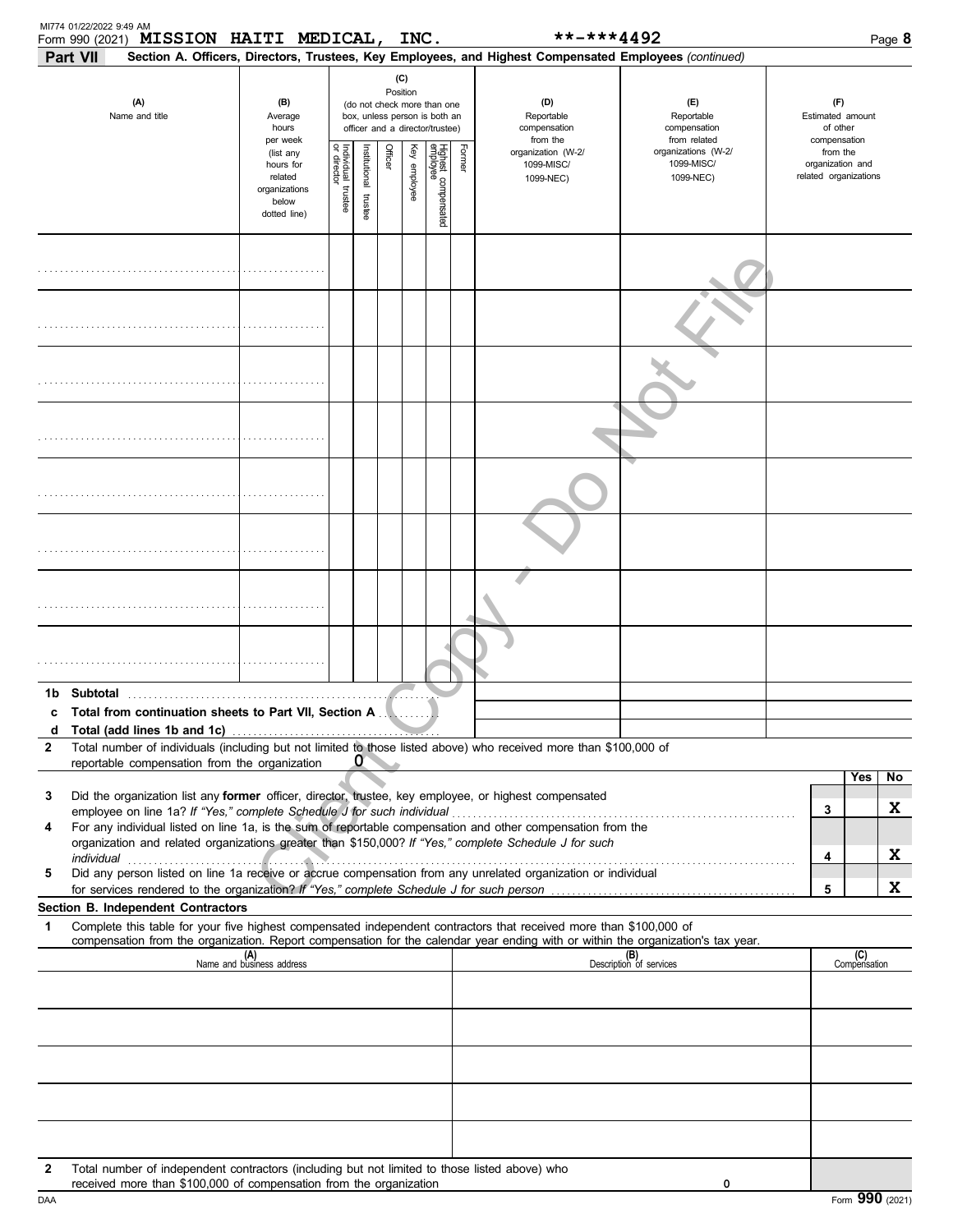**Part VIII Statement of Revenue**

|                                                           |     |                                                                                   |    |                |                 |         |                      | (A)<br>Total revenue | (B)<br>Related or exempt<br>function revenue | (C)<br>Unrelated<br>business revenue | (D)<br>Revenue excluded<br>from tax under<br>sections 512-514 |
|-----------------------------------------------------------|-----|-----------------------------------------------------------------------------------|----|----------------|-----------------|---------|----------------------|----------------------|----------------------------------------------|--------------------------------------|---------------------------------------------------------------|
|                                                           |     |                                                                                   |    |                | 1a              |         |                      |                      |                                              |                                      |                                                               |
| Contributions, Gifts, Grants<br>and Other Similar Amounts |     | 1a Federated campaigns<br><b>b</b> Membership dues<br>c Fundraising events        |    |                | 1 <sub>b</sub>  |         |                      |                      |                                              |                                      |                                                               |
|                                                           |     |                                                                                   |    |                | 1 <sub>c</sub>  |         |                      |                      |                                              |                                      |                                                               |
|                                                           |     | d Related organizations                                                           |    |                | 1 <sub>d</sub>  |         |                      |                      |                                              |                                      |                                                               |
|                                                           |     | .<br><b>e</b> Government grants (contributions)<br>.                              |    |                | 1e              |         |                      |                      |                                              |                                      |                                                               |
|                                                           |     | f All other contributions, gifts, grants,                                         |    |                |                 |         |                      |                      |                                              |                                      |                                                               |
|                                                           |     | and similar amounts not included above                                            |    |                | 1f              |         | 409,015              |                      |                                              |                                      |                                                               |
|                                                           |     | g Noncash contributions included in                                               |    |                | 1g $\vert$ \$   |         |                      |                      |                                              |                                      |                                                               |
|                                                           |     |                                                                                   |    |                |                 | 409,015 |                      |                      |                                              |                                      |                                                               |
|                                                           |     |                                                                                   |    |                |                 |         | <b>Business Code</b> |                      |                                              |                                      |                                                               |
|                                                           | 2a  |                                                                                   |    |                |                 |         |                      |                      |                                              |                                      |                                                               |
| Program Service<br>Revenue                                | b   |                                                                                   |    |                |                 |         |                      |                      |                                              |                                      |                                                               |
|                                                           |     |                                                                                   |    |                |                 |         |                      |                      |                                              |                                      |                                                               |
|                                                           |     |                                                                                   |    |                |                 |         |                      |                      |                                              |                                      |                                                               |
|                                                           |     |                                                                                   |    |                |                 |         |                      |                      |                                              |                                      |                                                               |
|                                                           |     | f All other program service revenue                                               |    |                |                 |         |                      |                      |                                              |                                      |                                                               |
|                                                           |     |                                                                                   |    |                |                 |         |                      |                      |                                              |                                      |                                                               |
|                                                           | 3   | Investment income (including dividends, interest, and                             |    |                |                 |         |                      |                      |                                              |                                      |                                                               |
|                                                           |     |                                                                                   |    |                |                 |         |                      | 30                   | 30                                           |                                      |                                                               |
|                                                           | 4   | Income from investment of tax-exempt bond proceeds                                |    |                |                 |         |                      |                      |                                              |                                      |                                                               |
|                                                           | 5   |                                                                                   |    |                |                 |         |                      |                      |                                              |                                      |                                                               |
|                                                           |     |                                                                                   |    | (i) Real       |                 |         | (ii) Personal        |                      |                                              |                                      |                                                               |
|                                                           |     | 6a Gross rents                                                                    | 6a |                |                 |         |                      |                      |                                              |                                      |                                                               |
|                                                           |     | <b>b</b> Less: rental expenses                                                    | 6b |                |                 |         |                      |                      |                                              |                                      |                                                               |
|                                                           |     | C Rental inc. or (loss)                                                           | 6c |                |                 |         |                      |                      |                                              |                                      |                                                               |
|                                                           |     | <b>d</b> Net rental income or (loss)<br><b>7a</b> Gross amount from               |    |                |                 |         |                      |                      |                                              |                                      |                                                               |
|                                                           |     | sales of assets                                                                   |    | (i) Securities |                 |         | (ii) Other           |                      |                                              |                                      |                                                               |
|                                                           |     | other than inventory                                                              | 7a |                |                 |         |                      |                      |                                              |                                      |                                                               |
|                                                           |     | <b>b</b> Less: cost or other                                                      |    |                |                 |         |                      |                      |                                              |                                      |                                                               |
|                                                           |     | basis and sales exps.                                                             | 7b |                |                 |         |                      |                      |                                              |                                      |                                                               |
| Other Revenue                                             |     | c Gain or (loss)                                                                  | 7c |                |                 |         |                      |                      |                                              |                                      |                                                               |
|                                                           |     |                                                                                   |    |                |                 |         |                      |                      |                                              |                                      |                                                               |
|                                                           |     | 8a Gross income from fundraising events                                           |    |                |                 |         |                      |                      |                                              |                                      |                                                               |
|                                                           |     | (not including \$<br>of contributions reported on line                            |    |                |                 |         |                      |                      |                                              |                                      |                                                               |
|                                                           |     |                                                                                   |    |                |                 |         |                      |                      |                                              |                                      |                                                               |
|                                                           |     | 1c). See Part IV, line 18<br>8a                                                   |    |                |                 |         |                      |                      |                                              |                                      |                                                               |
|                                                           |     | <b>b</b> Less: direct expenses                                                    |    |                | 8 <sub>b</sub>  |         |                      |                      |                                              |                                      |                                                               |
|                                                           |     | c Net income or (loss) from fundraising events                                    |    |                |                 |         |                      |                      |                                              |                                      |                                                               |
|                                                           |     | 9a Gross income from gaming                                                       |    |                |                 |         |                      |                      |                                              |                                      |                                                               |
|                                                           |     | activities. See Part IV, line 19<br><b>b</b> Less: direct expenses <i>minimum</i> |    |                | 9а<br>9b        |         |                      |                      |                                              |                                      |                                                               |
|                                                           |     | c Net income or (loss) from gaming activities                                     |    |                |                 |         |                      |                      |                                              |                                      |                                                               |
|                                                           |     | 10a Gross sales of inventory, less                                                |    |                |                 |         |                      |                      |                                              |                                      |                                                               |
|                                                           |     | returns and allowances                                                            |    |                | 10a             |         |                      |                      |                                              |                                      |                                                               |
|                                                           |     | <b>b</b> Less: cost of goods sold                                                 |    |                | 10 <sub>b</sub> |         |                      |                      |                                              |                                      |                                                               |
|                                                           |     |                                                                                   |    |                |                 |         |                      |                      |                                              |                                      |                                                               |
|                                                           |     |                                                                                   |    |                |                 |         | <b>Business Code</b> |                      |                                              |                                      |                                                               |
|                                                           | 11a |                                                                                   |    |                |                 |         |                      |                      |                                              |                                      |                                                               |
|                                                           | b   |                                                                                   |    |                |                 |         |                      |                      |                                              |                                      |                                                               |
|                                                           | c   |                                                                                   |    |                |                 |         |                      |                      |                                              |                                      |                                                               |
| Miscellaneous<br>Revenue                                  |     |                                                                                   |    |                |                 |         |                      |                      |                                              |                                      |                                                               |
|                                                           |     |                                                                                   |    |                |                 |         |                      |                      |                                              |                                      |                                                               |
|                                                           |     |                                                                                   |    |                |                 |         |                      | 409,045              | 30 <sup>1</sup>                              | 0                                    | 0                                                             |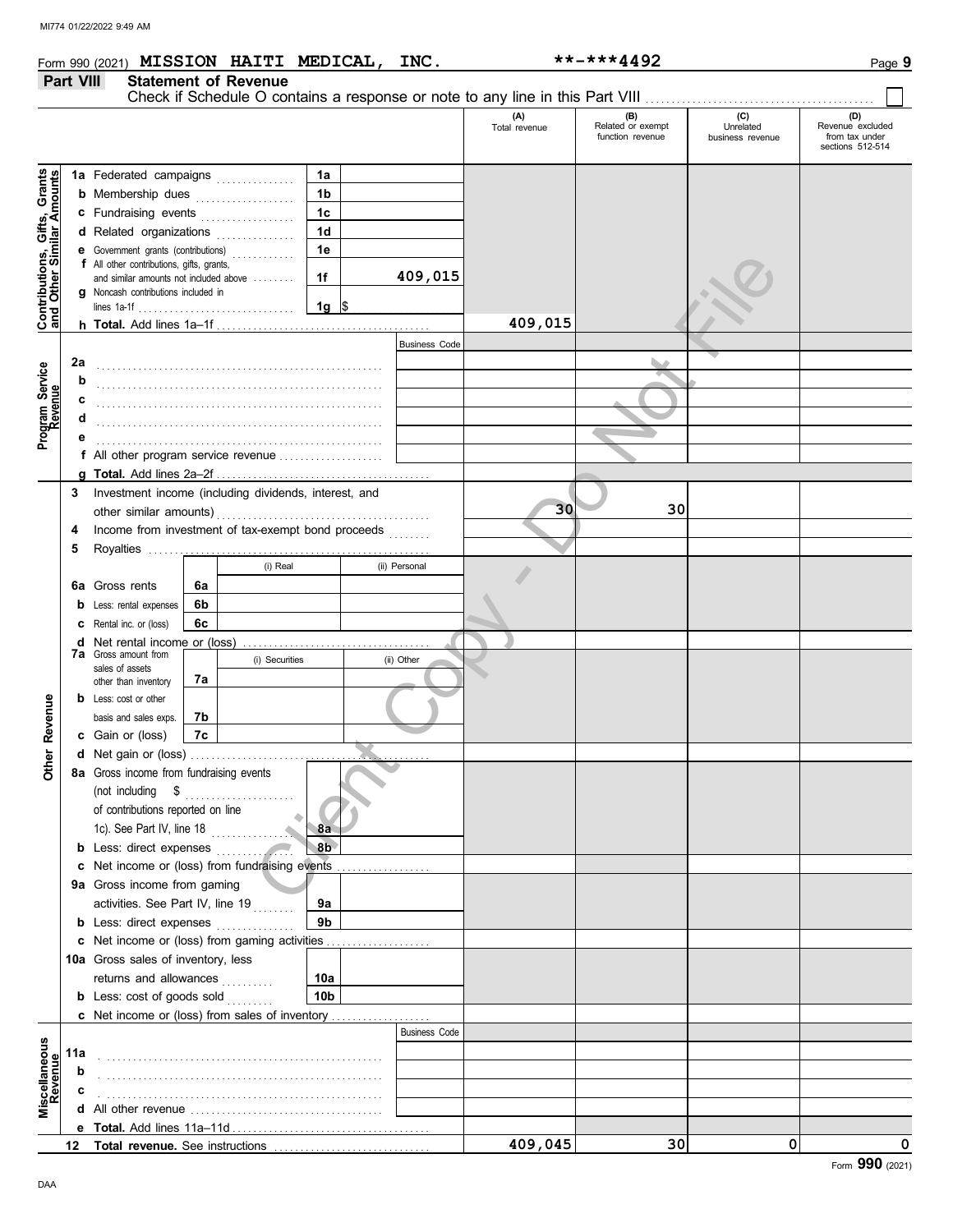|    | MISSION HAITI MEDICAL,<br>Form 990 (2021)                                                                                  | INC.                  | **-***4492             |                       | Page 10            |
|----|----------------------------------------------------------------------------------------------------------------------------|-----------------------|------------------------|-----------------------|--------------------|
|    | Part IX<br><b>Statement of Functional Expenses</b>                                                                         |                       |                        |                       |                    |
|    | Section 501(c)(3) and 501(c)(4) organizations must complete all columns. All other organizations must complete column (A). |                       |                        |                       |                    |
|    | Check if Schedule O contains a response or note to any line in this Part IX                                                |                       |                        |                       | $\mathbf{x}$       |
|    | Do not include amounts reported on lines 6b, 7b,                                                                           | (A)<br>Total expenses | (B)<br>Program service | (C)<br>Management and | (D)<br>Fundraising |
|    | 8b, 9b, and 10b of Part VIII.                                                                                              |                       | expenses               | general expenses      | expenses           |
| 1. | Grants and other assistance to domestic organizations                                                                      |                       |                        |                       |                    |
|    | and domestic governments. See Part IV, line 21                                                                             |                       |                        |                       |                    |
| 2  | Grants and other assistance to domestic                                                                                    |                       |                        |                       |                    |
|    | individuals. See Part IV, line 22                                                                                          |                       |                        |                       |                    |
| 3  | Grants and other assistance to foreign                                                                                     |                       |                        |                       |                    |
|    | organizations, foreign governments, and                                                                                    |                       |                        |                       |                    |
|    | foreign individuals. See Part IV, lines 15 and 16                                                                          |                       |                        |                       |                    |
| 4  | Benefits paid to or for members                                                                                            |                       |                        |                       |                    |
| 5  | Compensation of current officers, directors,                                                                               |                       |                        |                       |                    |
|    | trustees, and key employees                                                                                                |                       |                        |                       |                    |
| 6  | Compensation not included above to disqualified                                                                            |                       |                        |                       |                    |
|    | persons (as defined under section 4958(f)(1)) and                                                                          |                       |                        |                       |                    |
|    | persons described in section 4958(c)(3)(B)                                                                                 |                       |                        |                       |                    |
| 7  | Other salaries and wages                                                                                                   |                       |                        |                       |                    |
| 8  | Pension plan accruals and contributions (include                                                                           |                       |                        |                       |                    |
|    | section 401(k) and 403(b) employer contributions)                                                                          |                       |                        |                       |                    |
| 9  | Other employee benefits                                                                                                    |                       |                        |                       |                    |
| 10 | Payroll taxes                                                                                                              |                       |                        |                       |                    |
| 11 | Fees for services (nonemployees):                                                                                          |                       |                        |                       |                    |
| а  |                                                                                                                            |                       |                        |                       |                    |
| b  | Legal                                                                                                                      | 5,666                 | 5,666                  |                       |                    |
|    | Accounting                                                                                                                 |                       |                        |                       |                    |
|    | Lobbying                                                                                                                   |                       |                        |                       |                    |
|    | Professional fundraising services. See Part IV, line 17                                                                    |                       |                        |                       |                    |
| f  | Investment management fees                                                                                                 |                       |                        |                       |                    |
|    | Other. (If line 11g amount exceeds 10% of line 25, column                                                                  |                       |                        |                       |                    |
|    |                                                                                                                            |                       |                        |                       |                    |
| 12 | Advertising and promotion                                                                                                  |                       |                        |                       |                    |
| 13 |                                                                                                                            | 19,328                | 19,328                 |                       |                    |
| 14 |                                                                                                                            |                       |                        |                       |                    |
| 15 | Royalties                                                                                                                  |                       |                        |                       |                    |
|    | Occupancy                                                                                                                  | 9,493                 | 9,493                  |                       |                    |
| 17 | Travel                                                                                                                     | 52                    | 52                     |                       |                    |
| 18 | Payments of travel or entertainment expenses                                                                               |                       |                        |                       |                    |
|    | for any federal, state, or local public officials                                                                          |                       |                        |                       |                    |
| 19 | Conferences, conventions, and meetings                                                                                     | 592                   | 592                    |                       |                    |
| 20 | Interest                                                                                                                   |                       |                        |                       |                    |
| 21 | Payments to affiliates                                                                                                     |                       |                        |                       |                    |
| 22 | Depreciation, depletion, and amortization                                                                                  |                       |                        |                       |                    |
| 23 | Insurance                                                                                                                  |                       |                        |                       |                    |
| 24 | Other expenses. Itemize expenses not covered                                                                               |                       |                        |                       |                    |
|    | above (List miscellaneous expenses on line 24e. If                                                                         |                       |                        |                       |                    |
|    | line 24e amount exceeds 10% of line 25, column                                                                             |                       |                        |                       |                    |
|    | (A) amount, list line 24e expenses on Schedule O.)                                                                         |                       |                        |                       |                    |
| a  | HOSPITAL LABOR                                                                                                             | 236,584               | 236,584                |                       |                    |
| b  | CONTRACT LABOR                                                                                                             | 32,347                | 32,347                 |                       |                    |
| c  | EQUIP & BLDG MATERIALS                                                                                                     | 16,803                | 16,803                 |                       |                    |
| d  | <b>SUPPLIES</b><br>.                                                                                                       | 11,296                | 11,296                 |                       |                    |
| е  | All other expenses                                                                                                         | 41,853                | 41,853                 |                       |                    |
| 25 | Total functional expenses. Add lines 1 through 24e                                                                         | 374,014               | 374,014                | 0                     | $\mathbf 0$        |
| 26 | Joint costs. Complete this line only if the                                                                                |                       |                        |                       |                    |
|    | organization reported in column (B) joint costs<br>from a combined educational campaign and                                |                       |                        |                       |                    |

fundraising solicitation. Check here | | if

following SOP 98-2 (ASC 958-720) . . . . . . . . . . . . . .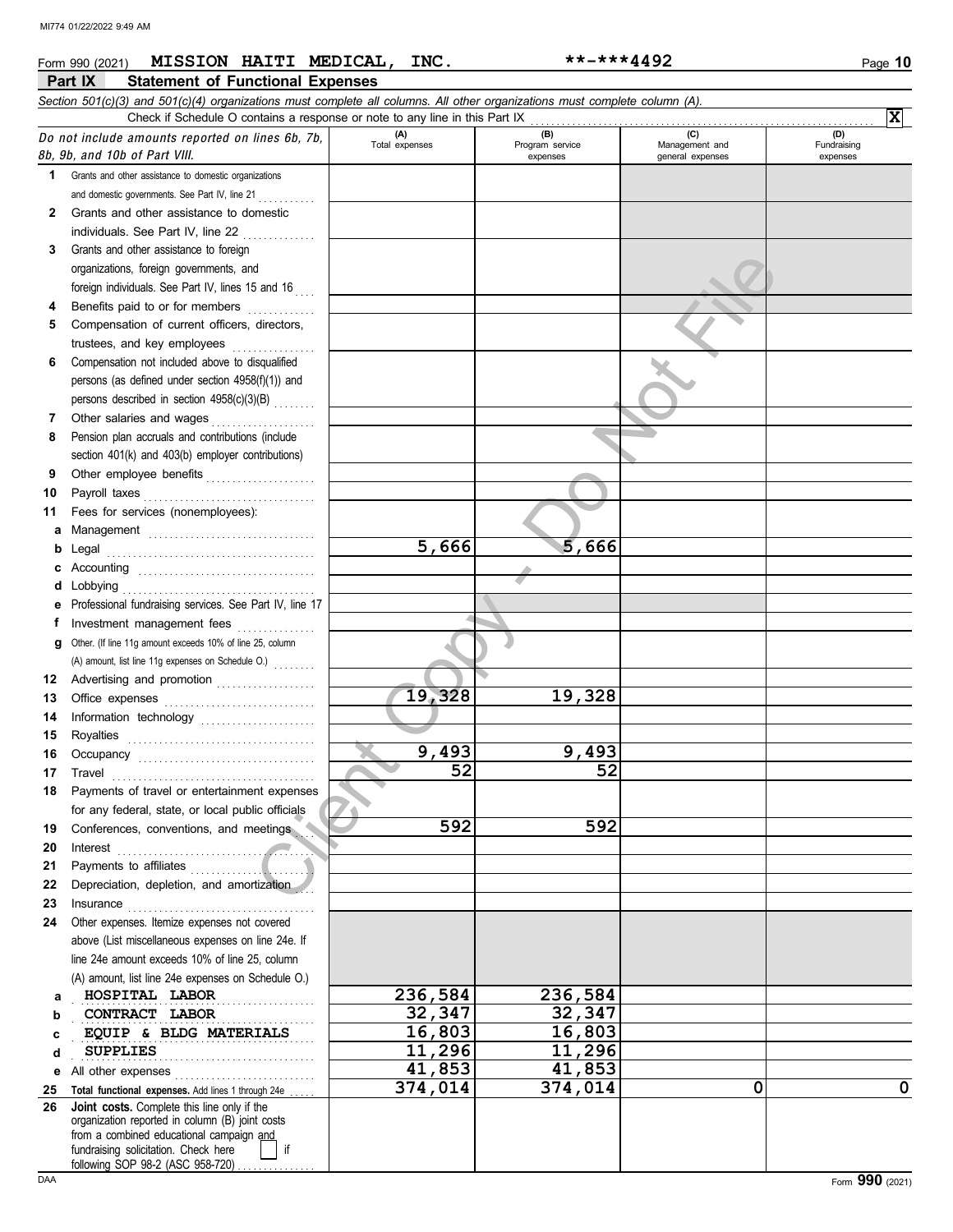| Part X                     | <b>Balance Sheet</b>                                                                                                                                                                                                           |                 |                          |         |                    |
|----------------------------|--------------------------------------------------------------------------------------------------------------------------------------------------------------------------------------------------------------------------------|-----------------|--------------------------|---------|--------------------|
|                            |                                                                                                                                                                                                                                |                 |                          |         |                    |
|                            |                                                                                                                                                                                                                                |                 |                          |         |                    |
|                            |                                                                                                                                                                                                                                |                 | (A)<br>Beginning of year |         | (B)<br>End of year |
| 1                          | Cash-non-interest-bearing                                                                                                                                                                                                      | 29,709          | $\mathbf 1$              | 64,710  |                    |
| 2                          |                                                                                                                                                                                                                                | 149,100         | $\overline{2}$           | 149,130 |                    |
| З                          |                                                                                                                                                                                                                                |                 | 3                        |         |                    |
| 4                          | Accounts receivable, net                                                                                                                                                                                                       |                 | $\overline{\mathbf{4}}$  |         |                    |
| 5                          | Loans and other receivables from any current or former officer, director,                                                                                                                                                      |                 |                          |         |                    |
|                            | trustee, key employee, creator or founder, substantial contributor, or 35%                                                                                                                                                     |                 |                          |         |                    |
|                            |                                                                                                                                                                                                                                |                 | $5\phantom{.0}$          |         |                    |
| 6                          | Loans and other receivables from other disqualified persons (as defined                                                                                                                                                        |                 |                          |         |                    |
|                            | under section 4958(f)(1)), and persons described in section $4958(c)(3)(B)$                                                                                                                                                    | $\sqrt{6}$      |                          |         |                    |
| Assets<br>7                |                                                                                                                                                                                                                                |                 | $\mathbf{z}$             |         |                    |
| 8                          | Inventories for sale or use                                                                                                                                                                                                    | 8               |                          |         |                    |
| 9                          | Prepaid expenses and deferred charges                                                                                                                                                                                          |                 |                          | 9       |                    |
|                            | 10a Land, buildings, and equipment: cost or other                                                                                                                                                                              |                 |                          |         |                    |
|                            |                                                                                                                                                                                                                                |                 |                          |         |                    |
| b                          | Less: accumulated depreciation                                                                                                                                                                                                 | 10 <sub>b</sub> |                          | 10с     |                    |
| 11                         | Investments-publicly traded securities                                                                                                                                                                                         |                 |                          | 11      |                    |
| 12                         | Investments—other securities. See Part IV, line 11                                                                                                                                                                             |                 |                          | 12      |                    |
| 13                         |                                                                                                                                                                                                                                |                 |                          | 13      |                    |
| 14                         | Intangible assets                                                                                                                                                                                                              |                 |                          | 14      |                    |
| 15                         |                                                                                                                                                                                                                                |                 |                          | 15      |                    |
| 16                         |                                                                                                                                                                                                                                |                 | 178,809                  | 16      | 213,840            |
| 17                         |                                                                                                                                                                                                                                |                 |                          | 17      |                    |
| 18                         |                                                                                                                                                                                                                                |                 |                          | 18      |                    |
| 19                         | Deferred revenue contains and all the container and all the container and all the container and all the containing of the containing of the containing of the containing of the containing of the containing of the containing |                 |                          | 19      |                    |
| 20                         | Tax-exempt bond liabilities                                                                                                                                                                                                    |                 |                          | 20      |                    |
| 21                         | Escrow or custodial account liability. Complete Part IV of Schedule D                                                                                                                                                          |                 |                          | 21      |                    |
| 22                         | Loans and other payables to any current or former officer, director,                                                                                                                                                           |                 |                          |         |                    |
| Liabilities                | trustee, key employee, creator or founder, substantial contributor, or 35%                                                                                                                                                     |                 |                          |         |                    |
|                            | controlled entity or family member of any of these persons                                                                                                                                                                     |                 | 22                       |         |                    |
| 23                         |                                                                                                                                                                                                                                |                 | 23                       |         |                    |
| 24                         | Unsecured notes and loans payable to unrelated third parties                                                                                                                                                                   |                 |                          | 24      |                    |
| 25                         | Other liabilities (including federal income tax, payables to related third                                                                                                                                                     |                 |                          |         |                    |
|                            | parties, and other liabilities not included on lines 17-24). Complete Part X                                                                                                                                                   |                 |                          |         |                    |
|                            | of Schedule D                                                                                                                                                                                                                  |                 |                          | 25      |                    |
| 26                         |                                                                                                                                                                                                                                |                 | 0                        | 26      | 0                  |
|                            | Organizations that follow FASB ASC 958, check here                                                                                                                                                                             | $ \mathbf{x} $  |                          |         |                    |
|                            | and complete lines 27, 28, 32, and 33.                                                                                                                                                                                         |                 |                          |         |                    |
| 27                         | Net assets without donor restrictions                                                                                                                                                                                          |                 | 178,809                  | 27      | 213,840            |
| <b>Fund Balances</b><br>28 | Net assets with donor restrictions                                                                                                                                                                                             |                 |                          | 28      |                    |
|                            | Organizations that do not follow FASB ASC 958, check here                                                                                                                                                                      |                 |                          |         |                    |
|                            | and complete lines 29 through 33.                                                                                                                                                                                              |                 |                          |         |                    |
| 29                         | Capital stock or trust principal, or current funds                                                                                                                                                                             |                 |                          | 29      |                    |
| 30                         | Paid-in or capital surplus, or land, building, or equipment fund                                                                                                                                                               |                 |                          | 30      |                    |
| 31                         | Retained earnings, endowment, accumulated income, or other funds                                                                                                                                                               |                 |                          | 31      |                    |
| Net Assets or<br>32        | Total net assets or fund balances                                                                                                                                                                                              |                 | 178,809                  | 32      | 213,840            |
| 33                         |                                                                                                                                                                                                                                |                 | 178,809                  | 33      | 213,840            |

Form **990** (2021)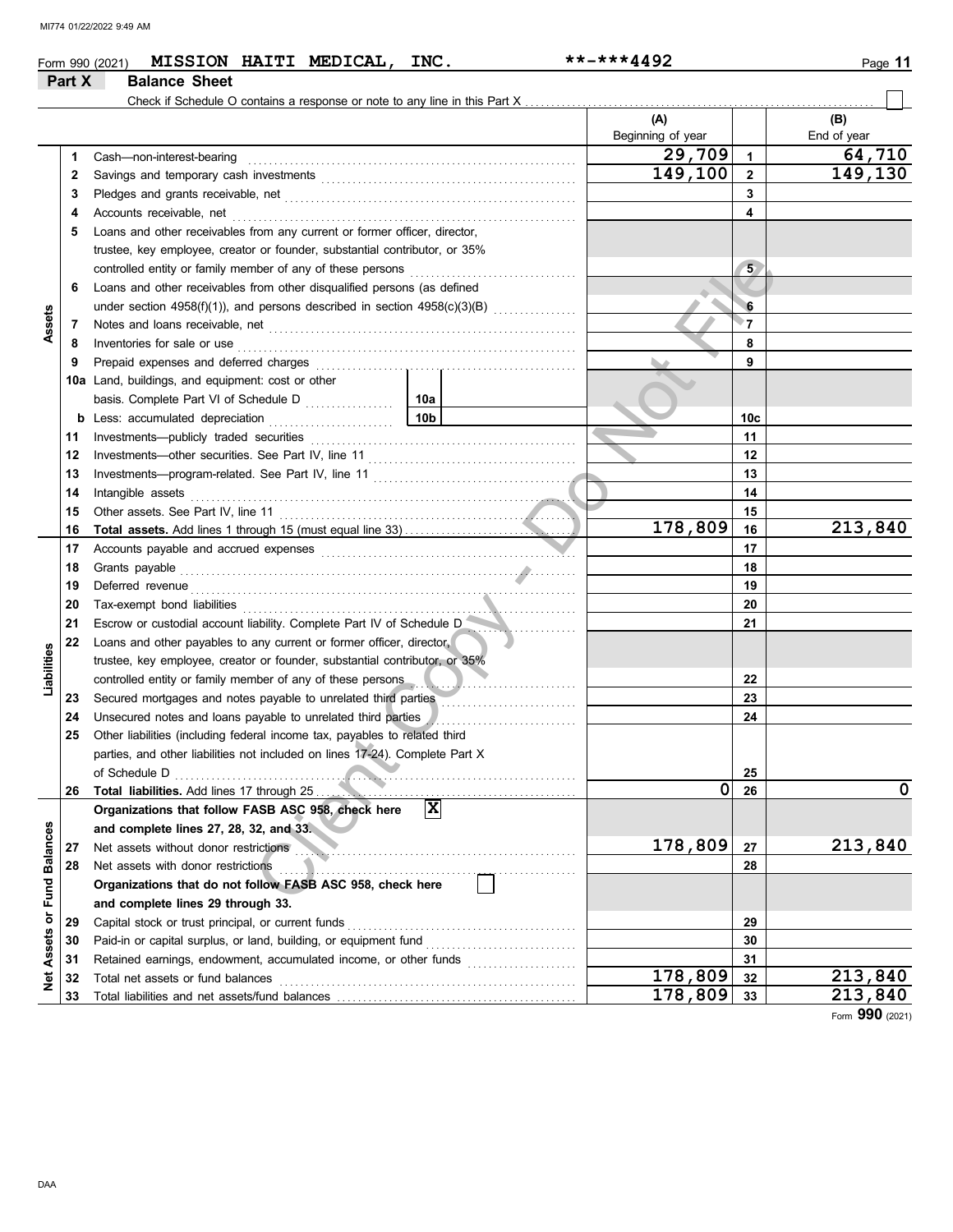MI774 01/22/2022 9:49 AM

|    | **-***4492<br>Form 990 (2021) <b>MISSION HAITI MEDICAL,</b><br>INC.                                                                                                                                                                 |    |         | Page 12         |
|----|-------------------------------------------------------------------------------------------------------------------------------------------------------------------------------------------------------------------------------------|----|---------|-----------------|
|    | Part XI<br><b>Reconciliation of Net Assets</b>                                                                                                                                                                                      |    |         |                 |
|    |                                                                                                                                                                                                                                     |    |         |                 |
| 1  | $\mathbf{1}$                                                                                                                                                                                                                        |    | 409,045 |                 |
| 2  | $\overline{2}$                                                                                                                                                                                                                      |    | 374,014 |                 |
| 3  | 3<br>Revenue less expenses. Subtract line 2 from line 1                                                                                                                                                                             |    | 35,031  |                 |
| 4  | $\overline{\mathbf{4}}$                                                                                                                                                                                                             |    | 178,809 |                 |
| 5  | 5                                                                                                                                                                                                                                   |    |         |                 |
| 6  | 6<br>Donated services and use of facilities <b>constants and interview of facilities</b>                                                                                                                                            |    |         |                 |
| 7  | $\overline{7}$<br>Investment expenses                                                                                                                                                                                               |    |         |                 |
| 8  | 8<br>Prior period adjustments entertainments and a statements of the statement of the statements of the statements of the statement of the statement of the statements of the statement of the statement of the statement of the st |    |         |                 |
| 9  | Other changes in net assets or fund balances (explain on Schedule O)<br>9                                                                                                                                                           |    |         |                 |
| 10 | Net assets or fund balances at end of year. Combine lines 3 through 9 (must equal Part X, line                                                                                                                                      |    |         |                 |
|    | 10<br>32, column (B))                                                                                                                                                                                                               |    | 213,840 |                 |
|    | <b>Financial Statements and Reporting</b><br>Part XII                                                                                                                                                                               |    |         |                 |
|    | Check if Schedule O contains a response or note to any line in this Part XII                                                                                                                                                        |    |         |                 |
|    |                                                                                                                                                                                                                                     |    | Yes     | No              |
| 1. | X<br>Other<br>Accounting method used to prepare the Form 990:<br>Cash<br>Accrual                                                                                                                                                    |    |         |                 |
|    | If the organization changed its method of accounting from a prior year or checked "Other," explain on                                                                                                                               |    |         |                 |
|    | Schedule O.                                                                                                                                                                                                                         |    |         |                 |
|    | 2a Were the organization's financial statements compiled or reviewed by an independent accountant?                                                                                                                                  | 2a |         | X               |
|    | If "Yes," check a box below to indicate whether the financial statements for the year were compiled or                                                                                                                              |    |         |                 |
|    | reviewed on a separate basis, consolidated basis, or both:                                                                                                                                                                          |    |         |                 |
|    | Separate basis<br>Consolidated basis<br>Both consolidated and separate basis                                                                                                                                                        |    |         |                 |
|    | <b>b</b> Were the organization's financial statements audited by an independent accountant?                                                                                                                                         | 2b |         | X               |
|    | If "Yes," check a box below to indicate whether the financial statements for the year were audited on a                                                                                                                             |    |         |                 |
|    | separate basis, consolidated basis, or both:                                                                                                                                                                                        |    |         |                 |
|    | Consolidated basis<br>Both consolidated and separate basis<br>Separate basis                                                                                                                                                        |    |         |                 |
|    | c If "Yes" to line 2a or 2b, does the organization have a committee that assumes responsibility for oversight of                                                                                                                    |    |         |                 |
|    | the audit, review, or compilation of its financial statements and selection of an independent accountant?                                                                                                                           | 2c |         |                 |
|    | If the organization changed either its oversight process or selection process during the tax year, explain on<br>Schedule O.                                                                                                        |    |         |                 |
|    | 3a As a result of a federal award, was the organization required to undergo an audit or audits as set forth in the                                                                                                                  |    |         |                 |
|    | Single Audit Act and OMB Circular A-133?                                                                                                                                                                                            | За |         |                 |
|    | <b>b</b> If "Yes," did the organization undergo the required audit or audits? If the organization did not undergo the                                                                                                               |    |         |                 |
|    | required audit or audits, explain why on Schedule O and describe any steps taken to undergo such audits                                                                                                                             | 3b |         |                 |
|    |                                                                                                                                                                                                                                     |    |         | Form 990 (2021) |
|    | Crient                                                                                                                                                                                                                              |    |         |                 |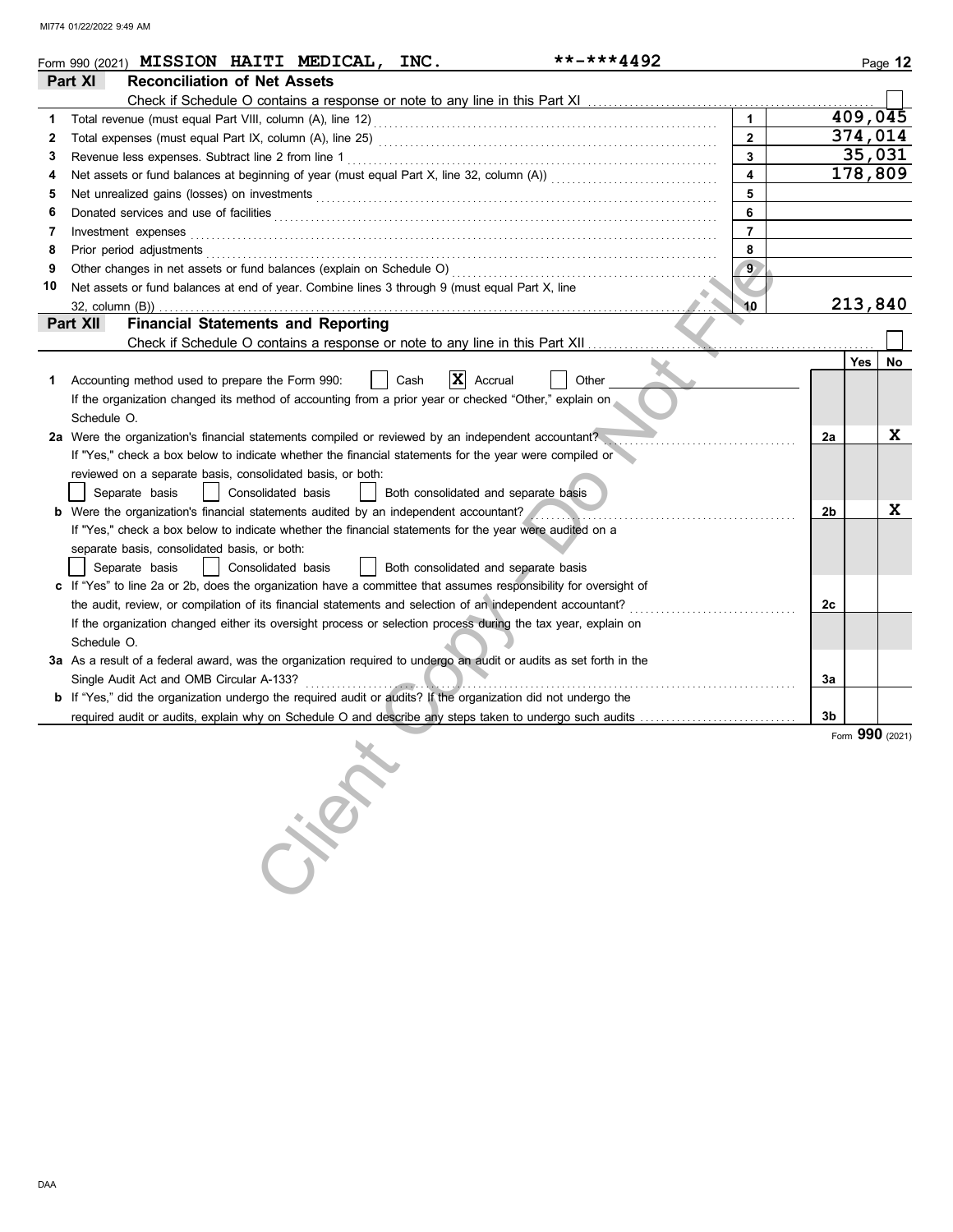MI774 01/22/2022 9:49 AM

| <b>SCHEDULE O</b>                                    | Supplemental Information to Form 990 or 990-EZ                                                                                         |                                | OMB No. 1545-0047     |
|------------------------------------------------------|----------------------------------------------------------------------------------------------------------------------------------------|--------------------------------|-----------------------|
| (Form 990)                                           | Complete to provide information for responses to specific questions on<br>Form 990 or 990-EZ or to provide any additional information. |                                | 2021                  |
| Department of the Treasury                           | Attach to Form 990 or Form 990-EZ.                                                                                                     |                                | <b>Open to Public</b> |
| Internal Revenue Service<br>Name of the organization | Go to www.irs.gov/Form990 for the latest information.                                                                                  | Employer identification number | <b>Inspection</b>     |
|                                                      | MISSION HAITI MEDICAL, INC.<br>$C/O$ MARK W.<br><b>FULTON,</b><br><b>PRESIDENT</b>                                                     | **-***4492                     |                       |
|                                                      |                                                                                                                                        |                                |                       |
| <b>FORM 990</b>                                      | ORGANIZATION'S MISSION                                                                                                                 |                                |                       |
| AID AND ASSIST<br>TO.                                | IN THE CONSTRUCTION, EXPANSION AND MAINTENANCE OF                                                                                      |                                |                       |
|                                                      | CLINICS/HOSPITALS AND<br>RELATED STRUCTURES LOCATED<br>IN HAITI,                                                                       | TO PROVIDE                     |                       |
|                                                      | MEDICAL ASSISTANCE AND EDUCATION; TO PROVIDE FOOD, CLOTHING AND SUPPLIES                                                               |                                | TО                    |
| THE                                                  | TO PROMOTE GOODWILL BETWEEN NATIONS AND PARTICIPATE<br>PEOPLE OF HAITI,                                                                |                                | - IN                  |
|                                                      | CULTURAL AND OTHER EXCHANGES.                                                                                                          |                                |                       |
| TО                                                   | THROUGH FUNDRAISING PROJECTS<br>SOLICIT CONTRIBUTIONS                                                                                  | AND OTHER RELATED              |                       |
| <b>ACTIVITIES;</b>                                   | <b>PROMOTE</b><br>SUPERVISE, ASSIST,<br>TO CONDUCT,                                                                                    | AND OTHERWISE                  |                       |
| <b>PARTICIPATE</b>                                   | IN SUCH ACTIVITIES AS MAY BE DEEMED NECESSARY OR ADVISABLE IN                                                                          |                                |                       |
|                                                      | THE RESIDENTS OF HAITI THROUGH A SPIRIT OF<br>PROMOTING THE WELFARE OF                                                                 |                                |                       |
|                                                      | SERVICE, STEWARDSHIP AND WITNESS.<br>CHRISTIAN BROTHERHOOD,                                                                            |                                |                       |
|                                                      |                                                                                                                                        |                                |                       |
|                                                      | FORM 990, PART VI, LINE 2 - RELATED PARTY INFORMATION AMONG OFFICERS                                                                   |                                |                       |
| <b>MARK FULTON</b>                                   |                                                                                                                                        |                                |                       |
| PRESIDENT                                            | <b>Marine</b>                                                                                                                          |                                |                       |
| <b>MARRIED COUPLE</b>                                |                                                                                                                                        |                                |                       |
|                                                      |                                                                                                                                        |                                |                       |
| <b>KATHY FULTON</b>                                  |                                                                                                                                        |                                |                       |
| <b>TREASURER</b>                                     |                                                                                                                                        |                                |                       |
| <b>MARRIED COUPLE</b>                                |                                                                                                                                        |                                |                       |
|                                                      | FORM 990, PART VI, LINE 11B - ORGANIZATION'S PROCESS TO REVIEW FORM 990                                                                |                                |                       |
|                                                      | NO REVIEW WAS OR WILL BE CONDUCTED.                                                                                                    |                                |                       |
|                                                      |                                                                                                                                        |                                |                       |
|                                                      | FORM 990, PART VI, LINE 19 - GOVERNING DOCUMENTS DISCLOSURE EXPLANATION                                                                |                                |                       |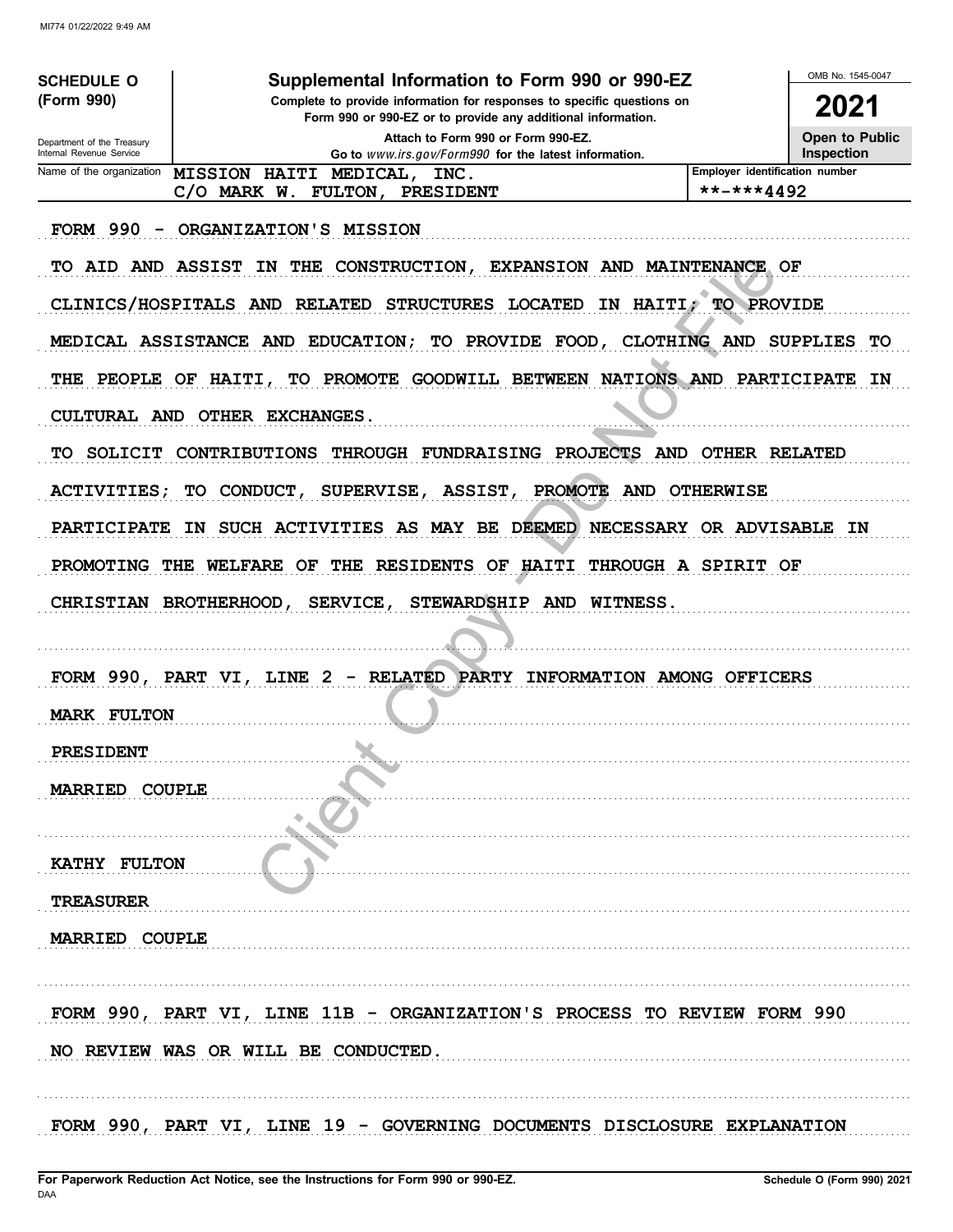| Schedule O (Form 990) 2021<br>Name of the organization |                  |                                              |              |                                              | Page 2           |
|--------------------------------------------------------|------------------|----------------------------------------------|--------------|----------------------------------------------|------------------|
| MISSION HAITI MEDICAL, INC.                            |                  |                                              |              | Employer identification number<br>**-***4492 |                  |
|                                                        |                  |                                              |              |                                              |                  |
| NO DOCUMENTS AVAILABLE TO THE PUBLIC                   |                  |                                              |              |                                              |                  |
|                                                        |                  |                                              |              |                                              |                  |
|                                                        |                  | FORM 990, PART IX, LINE 24E - OTHER EXPENSES |              |                                              |                  |
| <b>DESCRIPTION</b>                                     |                  |                                              |              |                                              |                  |
|                                                        |                  |                                              |              |                                              |                  |
|                                                        | TOT/PROG SERVICE | <b>MGT &amp; GENERAL</b>                     |              |                                              | FUNDRAISING      |
| REPAIRS & MAINTENANCE                                  |                  |                                              |              |                                              |                  |
|                                                        | \$<br>8,565      | \$                                           | $\mathbf 0$  |                                              | $\mathbf 0$      |
| GENERATOR, DIESEL, FUEL                                |                  |                                              |              |                                              |                  |
|                                                        | \$<br>7,747      | \$                                           | $\mathbf{0}$ | \$                                           | 0                |
|                                                        |                  |                                              |              |                                              |                  |
| <b>MEDICATIONS</b>                                     |                  |                                              |              |                                              |                  |
|                                                        | \$<br>5,714      | \$                                           |              | \$                                           | $\mathbf 0$      |
| OFFICE SUPPLIES                                        |                  |                                              |              |                                              |                  |
|                                                        | \$<br>5,690      | \$                                           | $\mathbf 0$  | \$                                           | $\mathbf 0$      |
| FULTON DESIGN SUPPORT                                  |                  |                                              |              |                                              |                  |
|                                                        | \$<br>4,970      |                                              | $\mathbf 0$  | \$                                           | 0                |
|                                                        |                  |                                              |              |                                              |                  |
| BANK SERVICE CHARGE                                    |                  |                                              |              |                                              |                  |
|                                                        | \$<br>4,141      | \$                                           | $\mathbf 0$  | \$                                           | $\mathbf 0$      |
| <b>GALA EXPENSE</b>                                    |                  |                                              |              |                                              |                  |
|                                                        | \$<br>2,272      | \$                                           | $\mathbf 0$  | \$                                           | $\boldsymbol{0}$ |
| <b>MISCELLANEOUS</b>                                   |                  |                                              |              |                                              |                  |
|                                                        |                  |                                              |              |                                              |                  |
|                                                        | \$<br>2,026      | \$                                           | $\mathbf 0$  | \$                                           | 0                |
| <b>UNIFORMS</b>                                        |                  |                                              |              |                                              |                  |
|                                                        | \$<br>431        | \$                                           | $\mathbf 0$  | \$                                           | 0                |
| FOOD                                                   |                  |                                              |              |                                              |                  |
|                                                        | \$<br>297        | \$                                           | $\mathbf 0$  | \$                                           | 0                |
|                                                        |                  |                                              |              |                                              |                  |
| <b>TOTAL</b>                                           |                  |                                              |              |                                              |                  |
|                                                        | \$<br>41,853     | \$                                           | $\mathbf 0$  | \$                                           | $\boldsymbol{0}$ |
|                                                        |                  |                                              |              | <b>PAGE 1 OF 1</b>                           |                  |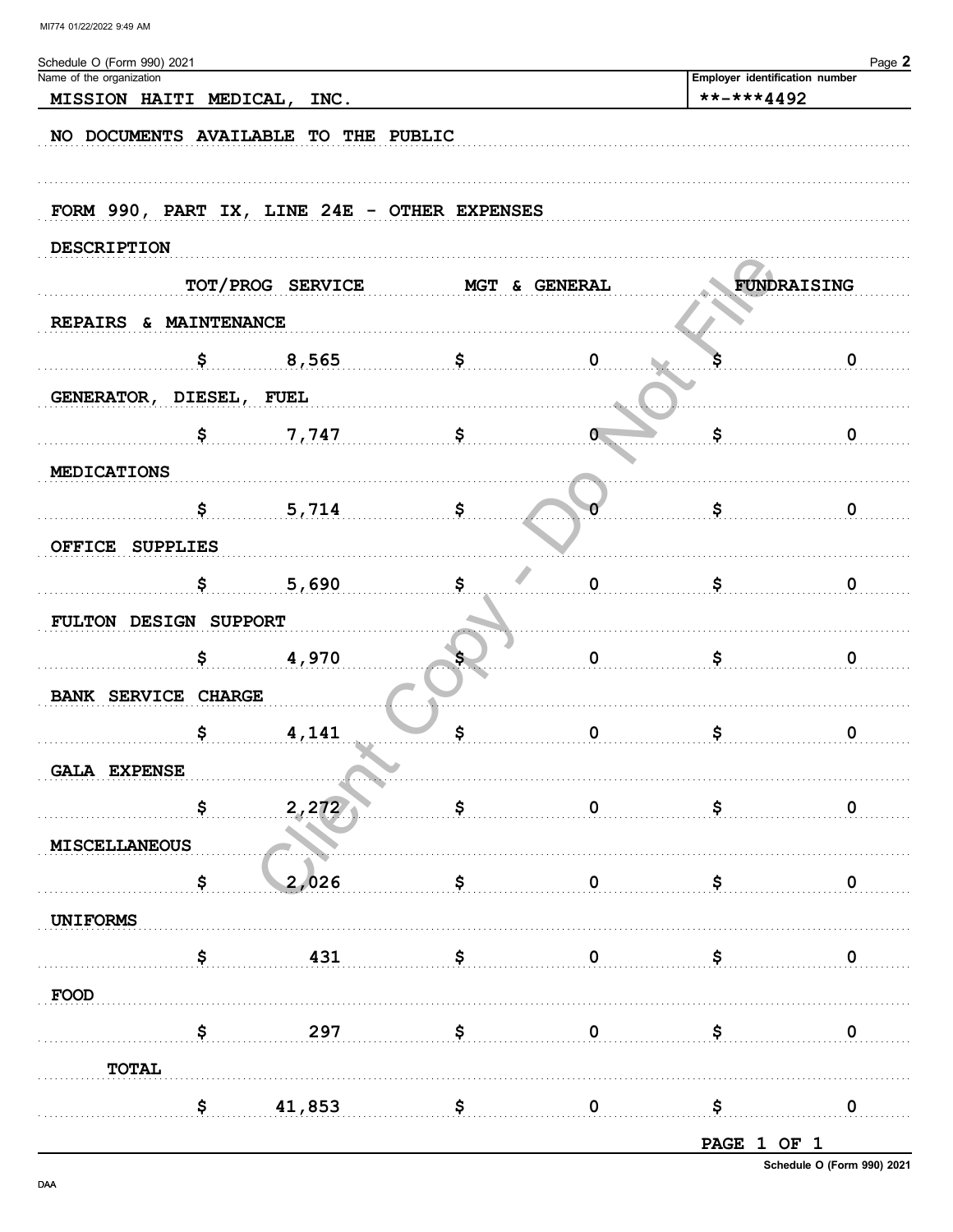|             | Form 990                            |                                                                                                                                                                                                                                     |          | <b>Two Year Comparison Report</b> |             |            | 2020 & 2021                    |  |
|-------------|-------------------------------------|-------------------------------------------------------------------------------------------------------------------------------------------------------------------------------------------------------------------------------------|----------|-----------------------------------|-------------|------------|--------------------------------|--|
|             |                                     | For calendar year 2021, or tax year beginning                                                                                                                                                                                       |          | , ending                          |             |            |                                |  |
| Name        |                                     | MISSION HAITI MEDICAL, INC.                                                                                                                                                                                                         |          |                                   |             |            | Taxpayer Identification Number |  |
|             |                                     | C/O MARK W. FULTON, PRESIDENT                                                                                                                                                                                                       |          |                                   |             | **-***4492 |                                |  |
|             |                                     |                                                                                                                                                                                                                                     |          | 2020                              | 2021        |            | <b>Differences</b>             |  |
|             |                                     |                                                                                                                                                                                                                                     | 1.       | 267,417                           |             | 409,015    | 141,598                        |  |
|             |                                     | 2. Membership dues and assessments                                                                                                                                                                                                  | 2.       |                                   |             |            |                                |  |
|             |                                     | 3. Government contributions and grants                                                                                                                                                                                              | 3.       |                                   |             |            |                                |  |
|             |                                     |                                                                                                                                                                                                                                     | 4.       |                                   |             |            |                                |  |
| Φ<br>Б<br>Ξ |                                     |                                                                                                                                                                                                                                     |          | 46                                |             | 30         | $-16$                          |  |
|             | 6. Proceeds from tax exempt bonds   |                                                                                                                                                                                                                                     | 5.<br>6. |                                   |             |            |                                |  |
|             |                                     | 7. Net gain or (loss) from sale of assets other than inventory                                                                                                                                                                      | 7.       |                                   |             |            |                                |  |
|             |                                     | 8. Net income or (loss) from fundraising events                                                                                                                                                                                     | 8.       |                                   |             |            |                                |  |
|             |                                     |                                                                                                                                                                                                                                     | 9.       |                                   |             |            |                                |  |
|             |                                     | 10. Net gain or (loss) on sales of inventory                                                                                                                                                                                        | 10.      |                                   |             |            |                                |  |
|             |                                     | 11. Other revenue <b>11. Installation</b> of the revenue of the set of the set of the set of the set of the set of the set of the set of the set of the set of the set of the set of the set of the set of the set of the set of th | 11.      |                                   |             |            |                                |  |
|             |                                     | 12. Total revenue. Add lines 1 through 11                                                                                                                                                                                           | 12.      | 267,463                           |             | 409,045    | 141,582                        |  |
|             | 13. Grants and similar amounts paid |                                                                                                                                                                                                                                     | 13.      |                                   |             |            |                                |  |
|             | 14. Benefits paid to or for members |                                                                                                                                                                                                                                     | 14.      |                                   |             |            |                                |  |
|             |                                     | 15. Compensation of officers, directors, trustees, etc.                                                                                                                                                                             | 15.      |                                   |             |            |                                |  |
|             |                                     | 16. Salaries, other compensation, and employee benefits                                                                                                                                                                             | 16.      |                                   |             |            |                                |  |
|             |                                     | 17. Professional fundraising fees <b>constructs</b> and a resonance of the set of the set of the set of the set of the                                                                                                              | 17.      |                                   |             |            |                                |  |
|             | 18. Other professional fees         |                                                                                                                                                                                                                                     | 18.      | 16,550                            |             | 5,666      | $-10,884$                      |  |
|             |                                     | 19. Occupancy, rent, utilities, and maintenance <i>minimizoralism</i>                                                                                                                                                               | 19.      | 24,406                            |             | 9,493      | $-14,913$                      |  |
|             |                                     |                                                                                                                                                                                                                                     | 20.      |                                   |             |            |                                |  |
|             |                                     | 21. Other expenses <b>construction</b> and the construction of the construction of the construction of the construction of the construction of the construction of the construction of the construction of the construction of the  | 21.      | 362,819                           |             | 358,855    | $-3,964$                       |  |
|             |                                     | 22. Total expenses. Add lines 13 through 21                                                                                                                                                                                         | 22.      | 403,775                           |             | 374,014    | $-29,761$                      |  |
|             |                                     | 23. Excess or (Deficit). Subtract line 22 from line 12                                                                                                                                                                              | 23.      | $-136,312$                        |             | 35,031     | 171,343                        |  |
|             |                                     | 24. Total exempt revenue <b>constant in the constant of the constant in the 24.</b>                                                                                                                                                 | 24.      | 267,463                           |             | 409,045    | 141,582                        |  |
|             | 25. Total unrelated revenue         |                                                                                                                                                                                                                                     | 25.      |                                   |             |            |                                |  |
| Information |                                     | 26. Total excludable revenue <i>communically</i> contained a set of the set of the set of the set of the set of the set of the set of the set of the set of the set of the set of the set of the set of the set of the set of the s | 26.      | 46                                |             | 30         | $-16$                          |  |
|             |                                     | 27. Total assets <b>continues and all assets</b> and asset of the continues and all all all all all all all all all a                                                                                                               | 27.      | 178,809                           |             | 213,840    | 35,031                         |  |
|             | 28. Total liabilities               |                                                                                                                                                                                                                                     | 28.      |                                   |             |            |                                |  |
|             | 29. Retained earnings               |                                                                                                                                                                                                                                     | 29.      | 178,809                           |             | 213,840    | 35,031                         |  |
|             |                                     | 30. Number of voting members of governing body                                                                                                                                                                                      | 30.      | 11                                | 11          |            |                                |  |
|             |                                     | 31. Number of independent voting members of governing body                                                                                                                                                                          | 31.      | 11                                | 11          |            |                                |  |
|             | 32. Number of employees             |                                                                                                                                                                                                                                     | 32.      | $\mathbf 0$                       | $\mathbf 0$ |            |                                |  |
|             |                                     |                                                                                                                                                                                                                                     | 33.      |                                   |             |            |                                |  |